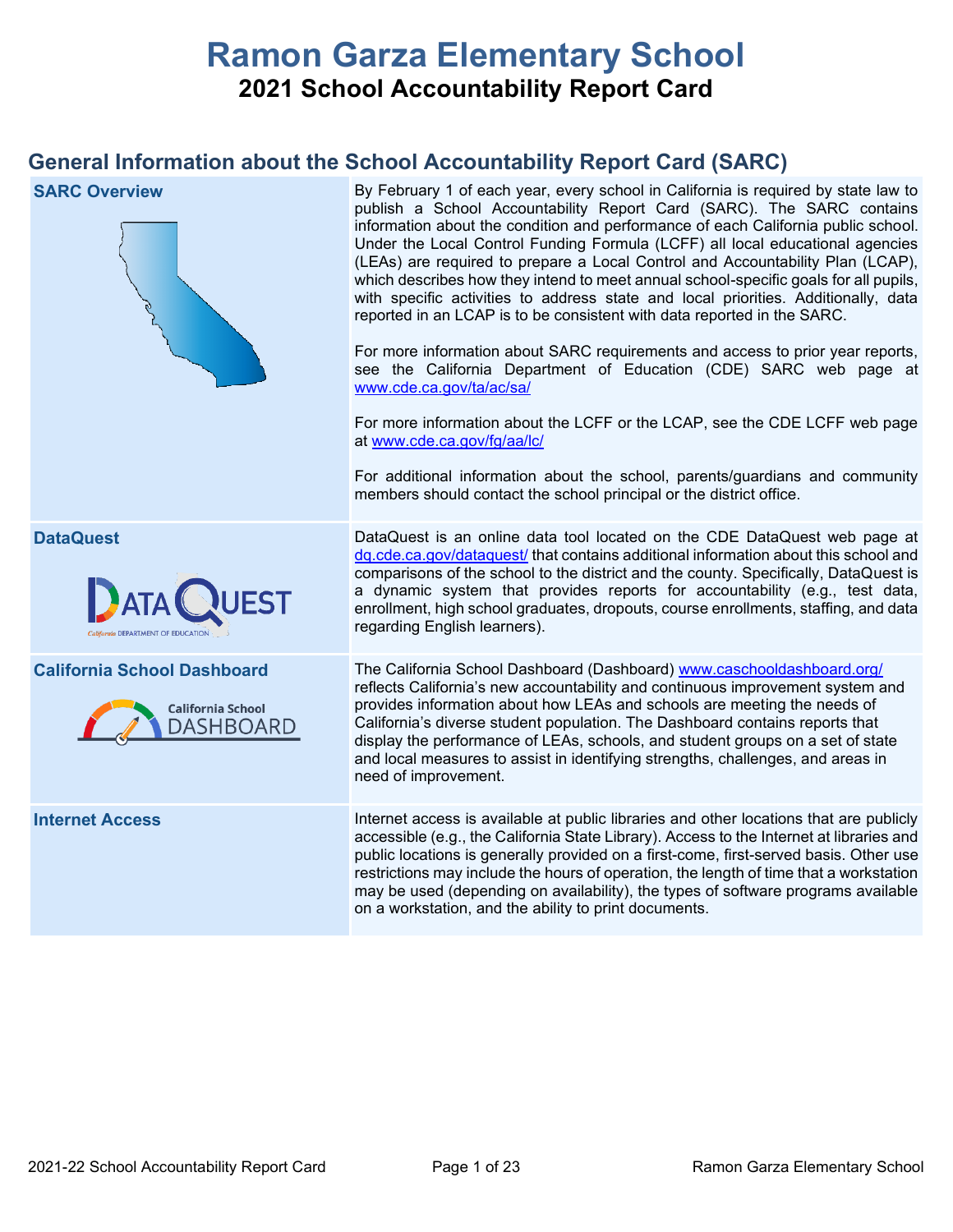### **2021-22 School Contact Information**

| <b>School Name</b>                       | Ramon Garza Elementary School |  |  |  |
|------------------------------------------|-------------------------------|--|--|--|
| <b>Street</b>                            | 2901 Center Street            |  |  |  |
| City, State, Zip                         | Bakersfield, CA 93306         |  |  |  |
| <b>Phone Number</b>                      | 661-631-5290                  |  |  |  |
| <b>Principal</b>                         | Julie Segura Padilla          |  |  |  |
| <b>Email Address</b>                     | segurapadillaj@bcsd.com       |  |  |  |
| <b>School Website</b>                    | www.bcsd.com/garza            |  |  |  |
| <b>County-District-School (CDS) Code</b> | 15-63321-6109052              |  |  |  |

| 2021-22 District Contact Information |                                         |  |  |  |
|--------------------------------------|-----------------------------------------|--|--|--|
| <b>District Name</b>                 | <b>Bakersfield City School District</b> |  |  |  |
| <b>Phone Number</b>                  | 661-631-4600                            |  |  |  |
| Superintendent                       | Mark Luque                              |  |  |  |
| <b>Email Address</b>                 | supt@bcsd.com                           |  |  |  |
| <b>District Website Address</b>      | www.bcsd.com                            |  |  |  |

#### **2021-22 School Overview**

The School Accountability Report Card was established by Proposition 98; an initiative passed by California voters. As you read this Report Card, you will gain a better understanding of Ramon Garza as a school with a record for improvement, a faculty that is professionally skilled and personally committed to meeting the learning needs of students, and a student body which is enthusiastic and motivated to perform well.

Ramon Garza's mission is to ensure a safe and culturally responsive environment in which all students receive an effective, accessible, and comprehensive curriculum where research-based strategies and data-driven decisions are implemented. All families, staff, and community partners are welcomed and committed participants in nurturing the learning process. The plan was reviewed by Staff on January 23, 2020 and February 20, 2020 during Late Start and approved by SSC on 2/18/20.

Our commitments to Garza students are:

- 1. We will celebrate all students' achievements at every level.
- 2. We will commit to maintain a collaborative culture across all grade levels.
- 3. We will ensure a safe, welcoming, and positive environment for students, parent, staff and community.
- 4. We will commit to raising the expectations for all students and teachers.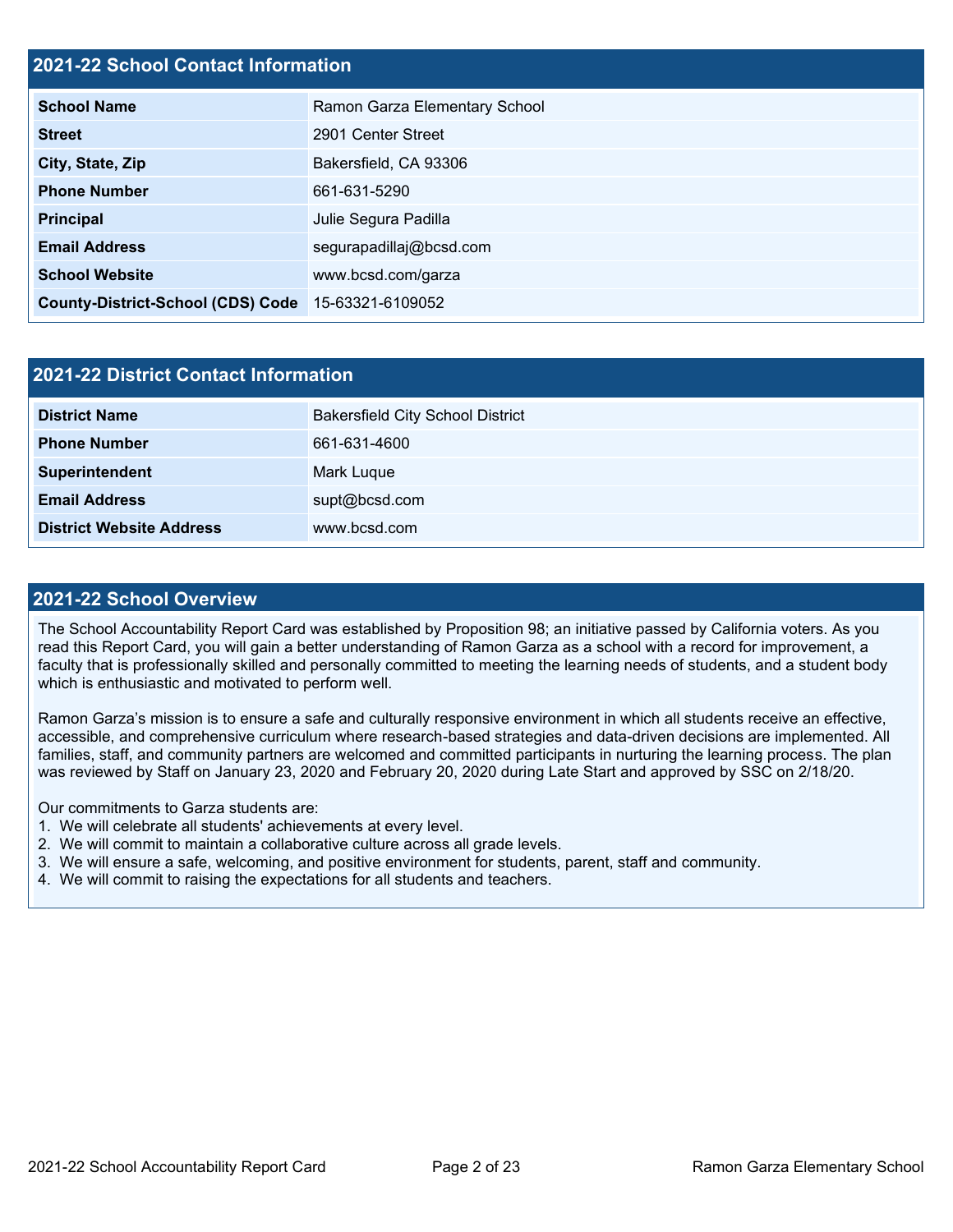## **About this School**

| 2020-21 Student Enrollment by Grade Level |                           |  |  |  |  |  |
|-------------------------------------------|---------------------------|--|--|--|--|--|
| <b>Grade Level</b>                        | <b>Number of Students</b> |  |  |  |  |  |
| Kindergarten                              | 138                       |  |  |  |  |  |
| Grade 1                                   | 134                       |  |  |  |  |  |
| Grade 2                                   | 162                       |  |  |  |  |  |
| Grade 3                                   | 121                       |  |  |  |  |  |
| Grade 4                                   | 127                       |  |  |  |  |  |
| Grade 5                                   | 145                       |  |  |  |  |  |
| <b>Total Enrollment</b>                   | 827                       |  |  |  |  |  |

## **2020-21 Student Enrollment by Student Group**

| <b>Student Group</b>                   | <b>Percent of Total Enrollment</b> |
|----------------------------------------|------------------------------------|
| <b>Female</b>                          | 47.8                               |
| <b>Male</b>                            | 52.2                               |
| American Indian or Alaska Native       | 0.4                                |
| <b>Asian</b>                           | 0.1                                |
| <b>Black or African American</b>       | 3.4                                |
| <b>Hispanic or Latino</b>              | 90.8                               |
| <b>Two or More Races</b>               | 1.1                                |
| <b>White</b>                           | 4.2                                |
| <b>English Learners</b>                | 37.8                               |
| <b>Foster Youth</b>                    | 0.6                                |
| <b>Homeless</b>                        | 3.6                                |
| <b>Socioeconomically Disadvantaged</b> | 97.6                               |
| <b>Students with Disabilities</b>      | 6.3                                |

## **A. Conditions of Learning State Priority: Basic**

The SARC provides the following information relevant to the State priority: Basic (Priority 1):

- Degree to which teachers are appropriately assigned and fully credentialed in the subject area and for the pupils they are teaching;
- Pupils have access to standards-aligned instructional materials; and
- School facilities are maintained in good repair

Note: For more information refer to the Updated Teacher Equity Definitions web page at<https://www.cde.ca.gov/pd/ee/teacherequitydefinitions.asp>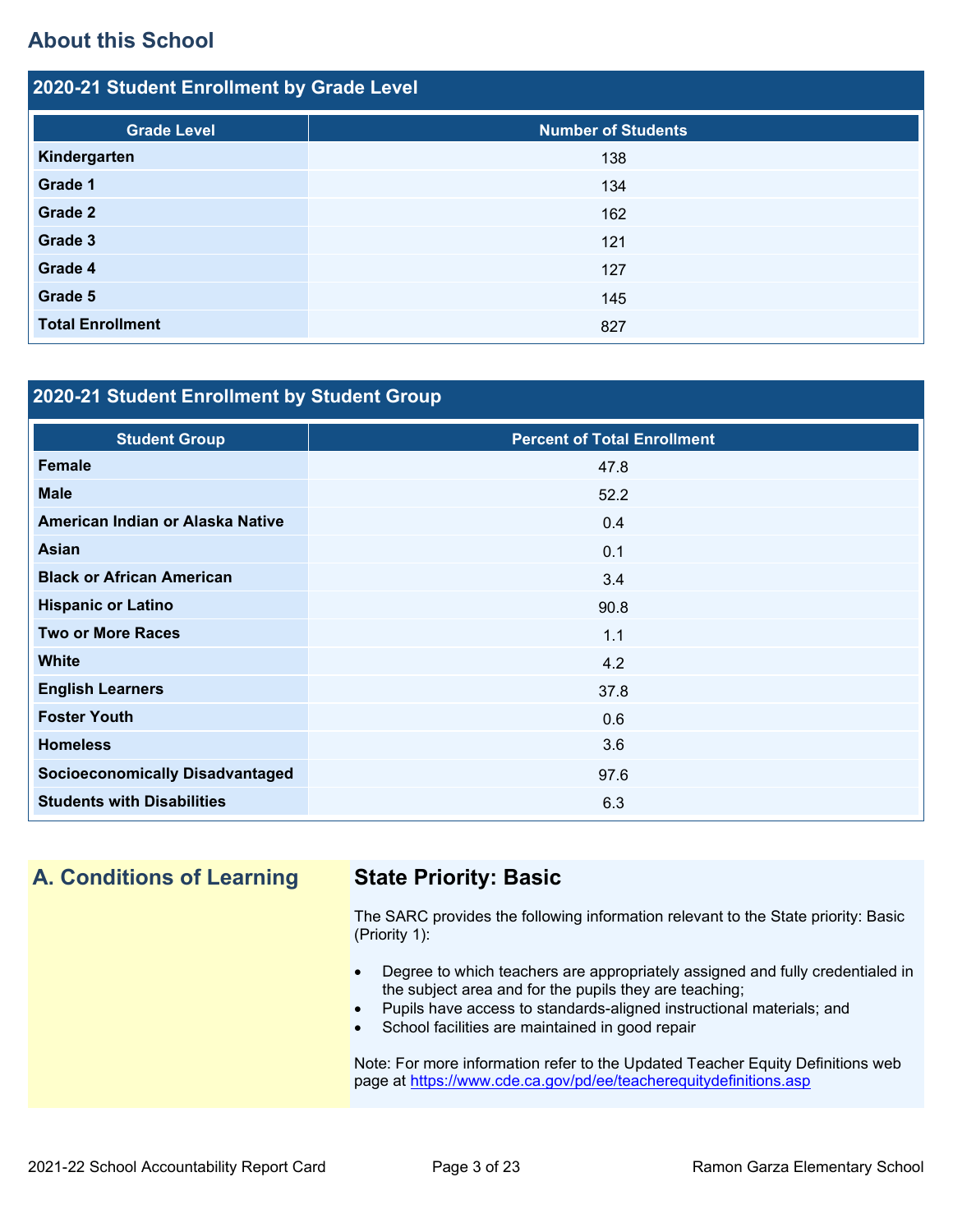| 2019-20 Teacher Preparation and Placement                                                       |         |  |  |  |
|-------------------------------------------------------------------------------------------------|---------|--|--|--|
| <b>Authorization/Assignment</b>                                                                 | 2019-20 |  |  |  |
| Fully (Preliminary or Clear) Credentialed for Subject and Student Placement (properly assigned) |         |  |  |  |
| <b>Intern Credential Holders Properly Assigned</b>                                              |         |  |  |  |
| Teachers Without Credentials and Misassignments ("ineffective" under ESSA)                      |         |  |  |  |
| Credentialed Teachers Assigned Out-of-Field ("out-of-field" under ESSA)                         |         |  |  |  |
| <b>Unknown</b>                                                                                  |         |  |  |  |
| <b>Total Teaching Positions</b>                                                                 |         |  |  |  |

Note: The data in this table is based on Full Time Equivalent (FTE) status. One FTE equals one staff member working full time; one FTE could also represent two staff members who each work 50 percent of full time. Additionally, an assignment is defined as a position that an educator is assigned to based on setting, subject, and grade level. An authorization is defined as the services that an educator is authorized to provide to students.

# **2019-20 Teachers Without Credentials and Misassignments (considered "ineffective" under ESSA) Authorization/Assignment 2019-20 Permits and Waivers Misassignments Vacant Positions Total Teachers Without Credentials and Misassignments**

| 2019-20 Credentialed Teachers Assigned Out-of-Field (considered "out-of-field" under ESSA) |         |  |  |  |  |
|--------------------------------------------------------------------------------------------|---------|--|--|--|--|
| Indicator                                                                                  | 2019-20 |  |  |  |  |
| Credentialed Teachers Authorized on a Permit or Waiver                                     |         |  |  |  |  |
| <b>Local Assignment Options</b>                                                            |         |  |  |  |  |
| <b>Total Out-of-Field Teachers</b>                                                         |         |  |  |  |  |

| 2019-20 Class Assignments                                                                                                                           |         |
|-----------------------------------------------------------------------------------------------------------------------------------------------------|---------|
| <b>Indicator</b>                                                                                                                                    | 2019-20 |
| <b>Misassignments for English Learners</b><br>(a percentage of all the classes with English learners taught by teachers that are misassigned)       |         |
| No credential, permit or authorization to teach<br>(a percentage of all the classes taught by teachers with no record of an authorization to teach) |         |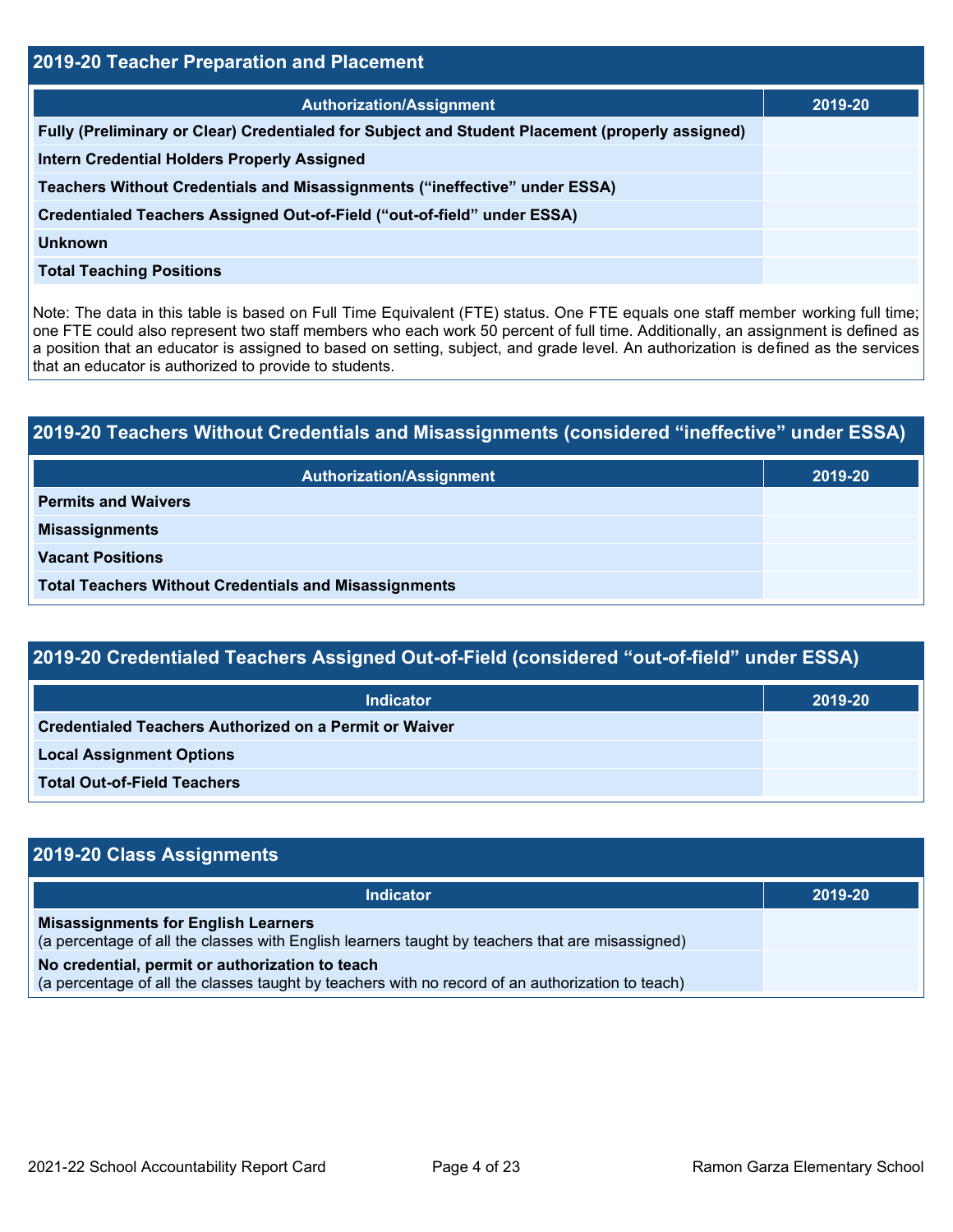## **2021-22 Quality, Currency, Availability of Textbooks and Other Instructional Materials**

Every student is provided with sufficient and standards-aligned textbooks or other instructional materials.

#### **Year and month in which the data were collected** September, 2021

| <b>Subject</b>                    | Textbooks and Other Instructional Materials/year of<br><b>Adoption</b>                                                                                                                                                                                                                                   | <b>From</b><br><b>Most</b><br><b>Recent</b><br><b>Adoption</b> | <b>Percent</b><br><b>Students</b><br><b>Lacking Own</b><br><b>Assigned</b><br>Copy |
|-----------------------------------|----------------------------------------------------------------------------------------------------------------------------------------------------------------------------------------------------------------------------------------------------------------------------------------------------------|----------------------------------------------------------------|------------------------------------------------------------------------------------|
| <b>Reading/Language Arts</b>      | Grades TK-5: Benchmark Education Company, Benchmark<br>Advance California; Benchmark Adelante California, 2018<br>Grades 6-8: McGraw Hill, Study Sync, 2018<br>Grades TK-5: Benchmark Education Company, Benchmark<br>Advance (How English Works) (ELD), 2018<br>Grades 6-8: HMH, English 3D (ELD), 2017 | Yes                                                            | 0%                                                                                 |
| <b>Mathematics</b>                | Grades K-5: McGraw Hill, McGraw Hill My Math, 2013<br>Grades 6-8: McGraw Hill, McGraw Hill California Math,<br>Courses 1-3, 2013<br>Grade 7: McGraw Hill, Glencoe Math Accelerated, 2013<br>Grade 8: McGraw Hill, Glencoe Algebra 1, 2013                                                                | Yes                                                            | 0%                                                                                 |
| <b>Science</b>                    | Grades K-5: Houghton Mifflin, Houghton Mifflin California<br>Science, 2007<br>Grades 6-8: Holt, Rinehart & Winston, Holt California<br>Science: Earth, Life and Physical Science, 2007                                                                                                                   | Yes                                                            | 0%                                                                                 |
| <b>History-Social Science</b>     | Grades K-5: Harcourt School Publishers, Reflections, 2007<br>Grade 6: Pearson Education, myWorld Ancient Civilizations,<br>2019<br>Grade 7: Pearson Education, myWorld Medieval And Modern<br><b>Times, 2019</b><br>Grade 8: Pearson Education, myWorld Growth and Conflict,<br>2019                     | Yes                                                            | 0%                                                                                 |
| <b>Visual and Performing Arts</b> | Grades TK-6 (Elementary): The California Arts Project, BCSD<br>Course of Study TK-5 (Online), 2019<br>Grades 6-8 (Jr Hi/Middle School): Pearson Scott Foresman,<br>Pearson/Scott Foresman, Art, 2007<br>Grades 6-8: Silver Burdett, Silver Burdett Making Music, 2007                                    | Yes                                                            | 0%                                                                                 |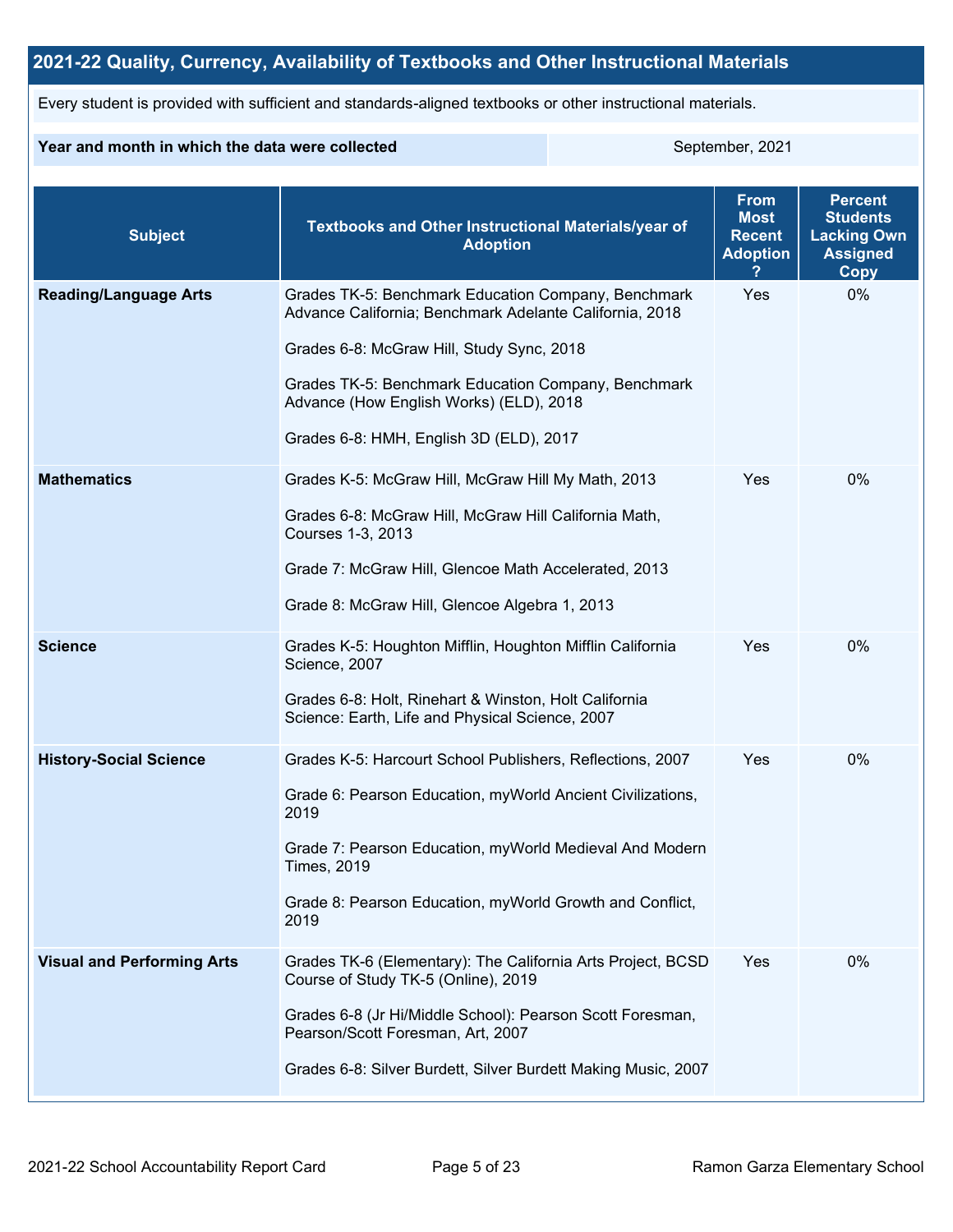#### **School Facility Conditions and Planned Improvements**

Garza School was built in 1990. It sits on 14.14 acres of which 7.33 acres is playground. This school has 37 classrooms, a multi-purpose facility, computer lab, Pre-K room, library, speech room and instructional materials center. The campus also has a staff lounge.

The custodial staff adheres to a weekly cleaning schedule that includes classrooms, restrooms, cafeteria and kitchen areas.

The District's Mobile Maintenance Team visits the school site at least twice a year. Maintenance emergencies are addressed immediately. District personnel maintain the grounds at least once every two weeks.

This site also is maintained to ensure a clean, safe, and functional facility as determined pursuant to a Facility Inspection Tool developed by the State of California Office of Public School Construction.

#### **Year and month of the most recent FIT report** 11/9/2021 11/9/2021

| <b>System Inspected</b>                                                | <b>Rate</b><br>Good | <b>Rate</b><br>Fair | Rate<br>Poor | <b>Repair Needed and Action Taken or Planned</b> |
|------------------------------------------------------------------------|---------------------|---------------------|--------------|--------------------------------------------------|
| <b>Systems:</b><br>Gas Leaks, Mechanical/HVAC, Sewer                   | X                   |                     |              |                                                  |
| Interior:<br><b>Interior Surfaces</b>                                  | X                   |                     |              |                                                  |
| <b>Cleanliness:</b><br>Overall Cleanliness, Pest/Vermin Infestation    | X                   |                     |              |                                                  |
| <b>Electrical</b>                                                      | X                   |                     |              |                                                  |
| <b>Restrooms/Fountains:</b><br>Restrooms, Sinks/ Fountains             | X                   |                     |              |                                                  |
| Safety:<br>Fire Safety, Hazardous Materials                            | $\sf X$             |                     |              |                                                  |
| Structural:<br>Structural Damage, Roofs                                | X                   |                     |              |                                                  |
| External:<br>Playground/School Grounds, Windows/<br>Doors/Gates/Fences | $\times$            |                     |              |                                                  |

| <b>Overall Facility Rate</b> |      |      |      |
|------------------------------|------|------|------|
| <b>Exemplary</b>             | Good | Fair | Poor |
| Λ                            |      |      |      |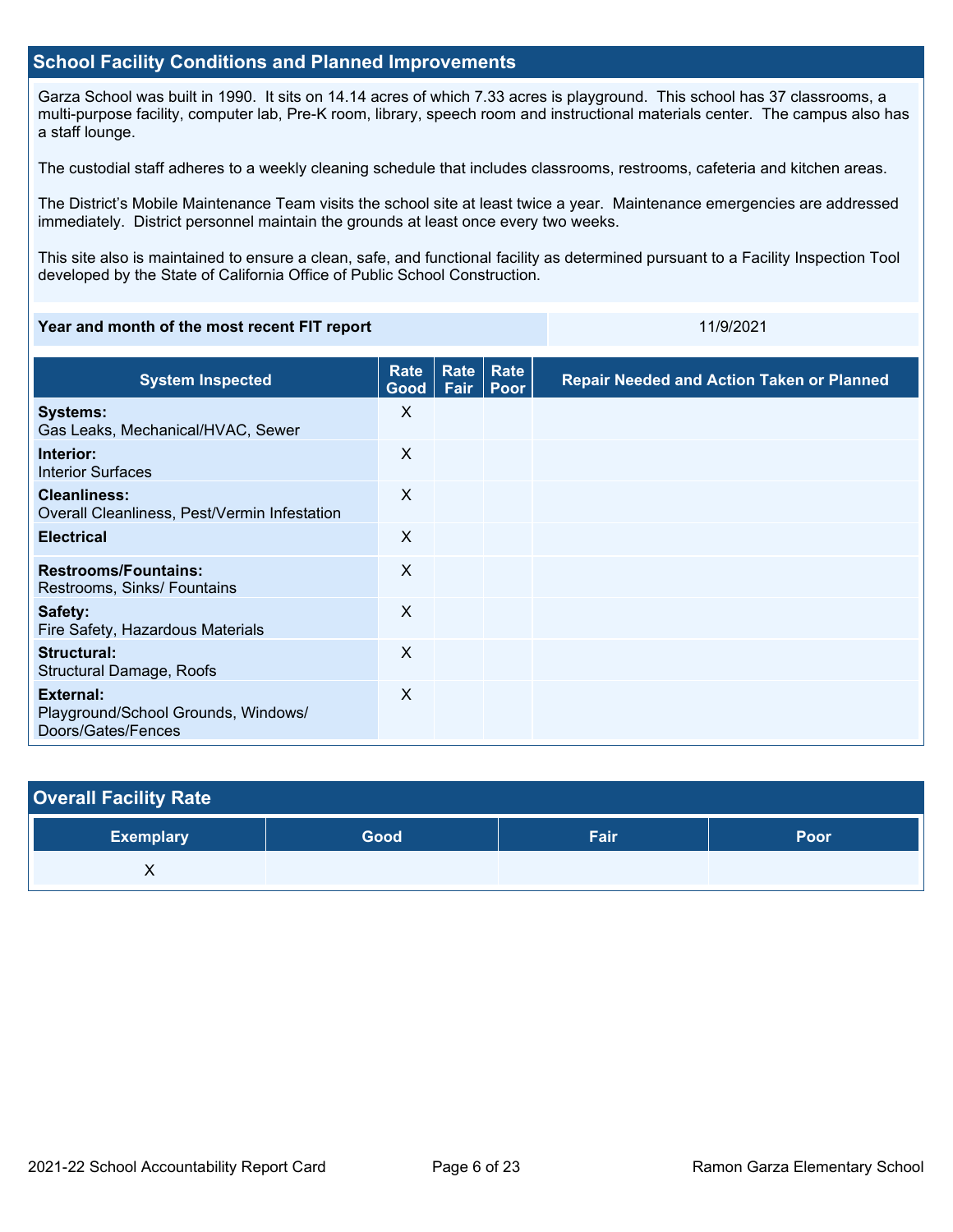## **B. Pupil Outcomes State Priority: Pupil Achievement**

The SARC provides the following information relevant to the State priority: Pupil Achievement (Priority 4):

#### **Statewide Assessments**

(i.e., California Assessment of Student Performance and Progress [CAASPP] System includes the Smarter Balanced Summative Assessments for students in the general education population and the California Alternate Assessments [CAAs] for English language arts/literacy [ELA] and mathematics given in grades three through eight and grade eleven. Only eligible students may participate in the administration of the CAAs. CAAs items are aligned with alternate achievement standards, which are linked with the Common Core State Standards [CCSS] for students with the most significant cognitive disabilities).

The CAASPP System encompasses the following assessments and student participation requirements:

- 1. **Smarter Balanced Summative Assessments and CAAs for ELA** in grades three through eight and grade eleven.
- 2. **Smarter Balanced Summative Assessments and CAAs for mathematics** in grades three through eight and grade eleven.
- 3. **California Science Test (CAST) and CAAs for Science** in grades five, eight, and once in high school (i.e., grade ten, eleven, or twelve).

#### **SARC Reporting in the 2020-2021 School Year Only**

Where the most viable option, LEAs were required to administer the statewide summative assessment in ELA and mathematics. Where a statewide summative assessment was not the most viable option for the LEA (or for one or more gradelevel[s] within the LEA) due to the pandemic, LEAs were allowed to report results from a different assessment that met the criteria established by the State Board of Education (SBE) on March 16, 2021. The assessments were required to be:

- Aligned with CA CCSS for ELA and mathematics;
- Available to students in grades 3 through 8, and grade 11; and
- Uniformly administered across a grade, grade span, school, or district to all eligible students.

#### **Options**

Note that the CAAs could only be administered in-person following health and safety requirements. If it was not viable for the LEA to administer the CAAs in person with health and safety guidelines in place, the LEA was directed to not administer the tests. There were no other assessment options available for the CAAs. Schools administered the Smarter Balanced Summative Assessments for ELA and mathematics, other assessments that meet the SBE criteria, or a combination of both, and they could only choose one of the following:

- Smarter Balanced ELA and mathematics summative assessments;
- Other assessments meeting the SBE criteria; or
- Combination of Smarter Balanced ELA and mathematics summative assessments and other assessments.

The percentage of students who have successfully completed courses that satisfy the requirements for entrance to the University of California and the California State University, or career technical education sequences or programs of study.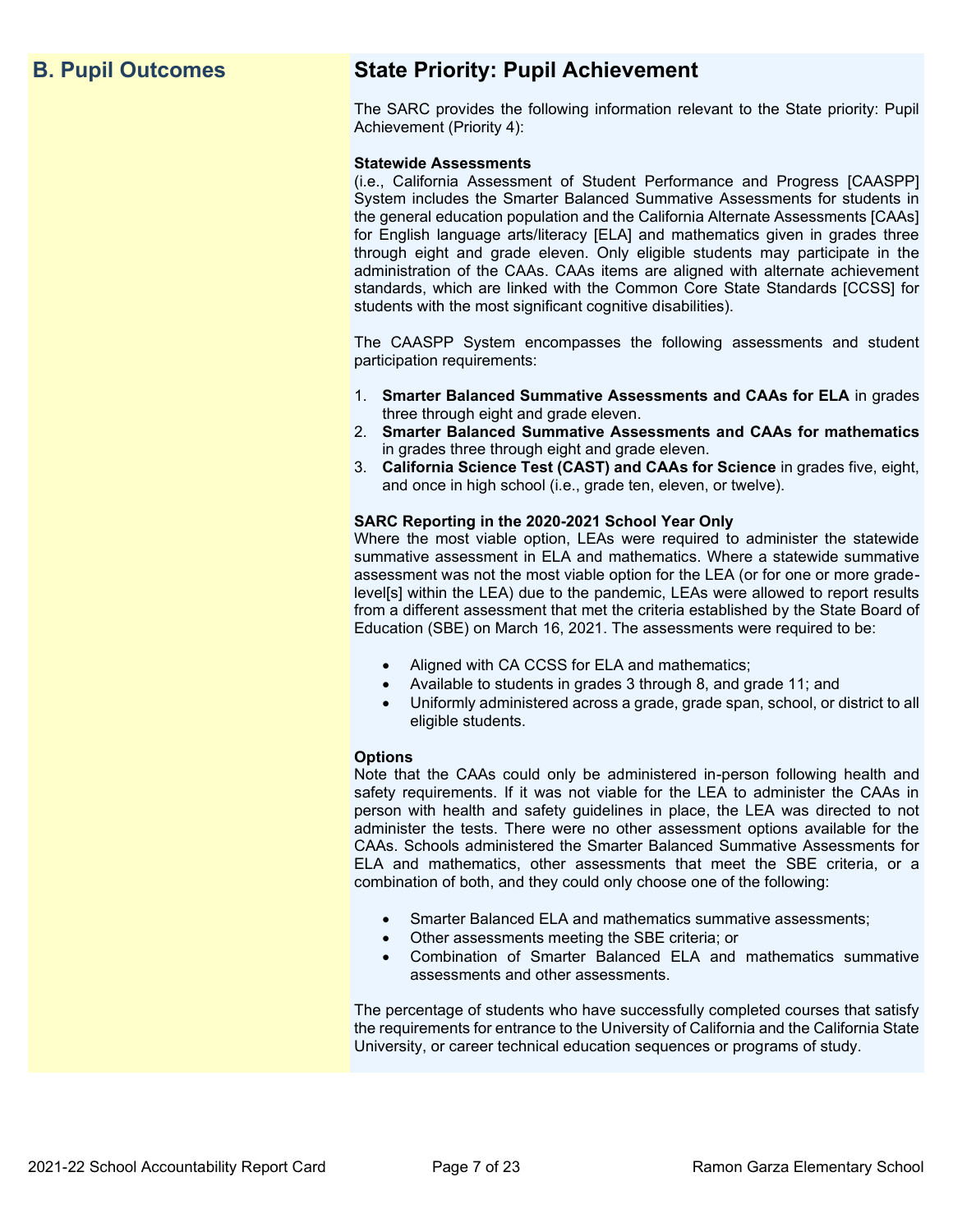### **Percentage of Students Meeting or Exceeding the State Standard on CAASPP**

This table displays CAASPP test results in ELA and mathematics for all students grades three through eight and grade eleven taking and completing a state-administered assessment.

The 2019-2020 data cells with N/A values indicate that the 2019-2020 data are not available due to the COVID-19 pandemic and resulting summative test suspension. The Executive Order N-30-20 was issued which waived the assessment, accountability, and reporting requirements for the 2019-2020 school year.

The 2020-2021 data cells have N/A values because these data are not comparable to other year data due to the COVID-19 pandemic during the 2020-2021 school year. Where the CAASPP assessments in ELA and/or mathematics is not the most viable option, the LEAs were allowed to administer local assessments. Therefore, the 2020-2021 data between school years for the school, district, state are not an accurate comparison. As such, it is inappropriate to compare results of the 2020-2021 school year to other school years.

| Subject                                                              | <b>School</b><br>2019-20 | <b>School</b><br>2020-21 | <b>District</b><br>2019-20 | <b>District</b><br>2020-21 | <b>State</b><br>2019-20 | <b>State</b><br>2020-21 |
|----------------------------------------------------------------------|--------------------------|--------------------------|----------------------------|----------------------------|-------------------------|-------------------------|
| <b>English Language Arts/Literacy</b><br>$\left($ grades 3-8 and 11) | N/A                      | N/A                      | N/A                        | N/A                        | N/A                     | N/A                     |
| <b>Mathematics</b><br>$(grades 3-8 and 11)$                          | N/A                      | N/A                      | N/A                        | N/A                        | N/A                     | N/A                     |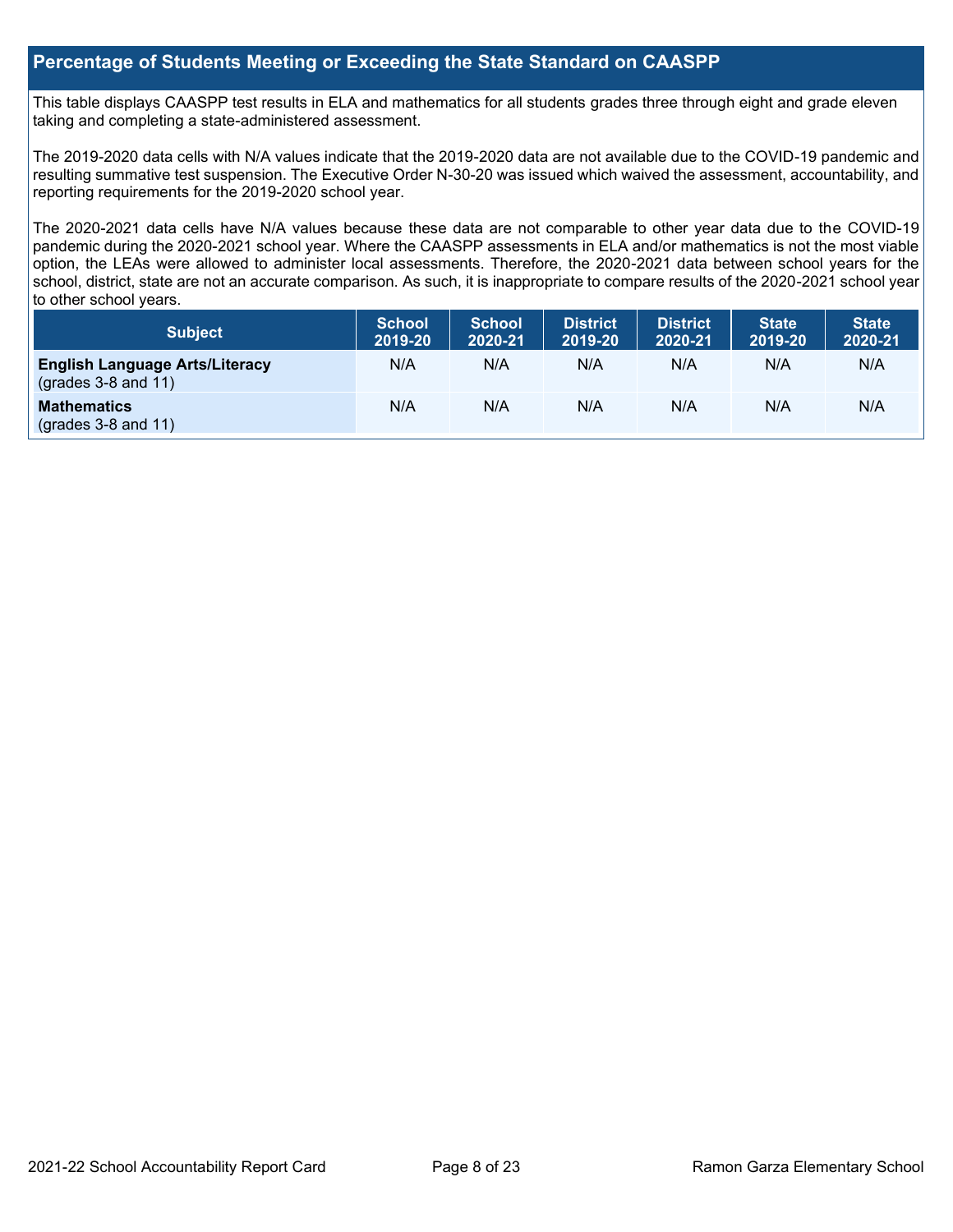## **2020-21 CAASPP Test Results in ELA by Student Group**

This table displays CAASPP test results in ELA by student group for students grades three through eight and grade eleven taking and completing a state-administered assessment. The CDE will populate this table for schools in cases where the school administered the CAASPP assessment. In cases where the school administered a local assessment instead of CAASPP, the CDE will populate this table with "NT" values, meaning this school did not test students using the CAASPP. See the local assessment(s) table for more information.

| <b>CAASPP</b><br><b>Student Groups</b>               | <b>CAASPP</b><br><b>Total</b><br><b>Enrollment</b> | <b>CAASPP</b><br><b>Number</b><br><b>Tested</b> | <b>CAASPP</b><br><b>Percent</b><br><b>Tested</b> | <b>CAASPP</b><br><b>Percent</b><br><b>Not Tested</b> | <b>CAASPP</b><br><b>Percent</b><br>Met or<br><b>Exceeded</b> |
|------------------------------------------------------|----------------------------------------------------|-------------------------------------------------|--------------------------------------------------|------------------------------------------------------|--------------------------------------------------------------|
| <b>All Students</b>                                  | 386                                                | <b>NT</b>                                       | <b>NT</b>                                        | <b>NT</b>                                            | <b>NT</b>                                                    |
| <b>Female</b>                                        | 180                                                | <b>NT</b>                                       | <b>NT</b>                                        | <b>NT</b>                                            | <b>NT</b>                                                    |
| <b>Male</b>                                          | 206                                                | <b>NT</b>                                       | <b>NT</b>                                        | <b>NT</b>                                            | <b>NT</b>                                                    |
| American Indian or Alaska Native                     | --                                                 | <b>NT</b>                                       | <b>NT</b>                                        | <b>NT</b>                                            | <b>NT</b>                                                    |
| <b>Asian</b>                                         | --                                                 | <b>NT</b>                                       | <b>NT</b>                                        | <b>NT</b>                                            | <b>NT</b>                                                    |
| <b>Black or African American</b>                     | 19                                                 | <b>NT</b>                                       | <b>NT</b>                                        | <b>NT</b>                                            | <b>NT</b>                                                    |
| <b>Filipino</b>                                      | $\mathbf 0$                                        | $\mathbf 0$                                     | $\Omega$                                         | $\mathbf 0$                                          | 0                                                            |
| <b>Hispanic or Latino</b>                            | 345                                                | <b>NT</b>                                       | <b>NT</b>                                        | <b>NT</b>                                            | <b>NT</b>                                                    |
| <b>Native Hawaiian or Pacific Islander</b>           | $\mathbf 0$                                        | $\mathbf 0$                                     | $\mathbf 0$                                      | $\mathbf 0$                                          | 0                                                            |
| <b>Two or More Races</b>                             | $\overline{\phantom{a}}$                           | <b>NT</b>                                       | <b>NT</b>                                        | <b>NT</b>                                            | <b>NT</b>                                                    |
| <b>White</b>                                         | 11                                                 | <b>NT</b>                                       | <b>NT</b>                                        | <b>NT</b>                                            | <b>NT</b>                                                    |
| <b>English Learners</b>                              | 142                                                | <b>NT</b>                                       | <b>NT</b>                                        | <b>NT</b>                                            | <b>NT</b>                                                    |
| <b>Foster Youth</b>                                  | $\overline{a}$                                     | <b>NT</b>                                       | <b>NT</b>                                        | <b>NT</b>                                            | <b>NT</b>                                                    |
| <b>Homeless</b>                                      | 40                                                 | <b>NT</b>                                       | <b>NT</b>                                        | <b>NT</b>                                            | <b>NT</b>                                                    |
| <b>Military</b>                                      | $\overline{\phantom{a}}$                           | <b>NT</b>                                       | <b>NT</b>                                        | <b>NT</b>                                            | <b>NT</b>                                                    |
| <b>Socioeconomically Disadvantaged</b>               | 382                                                | <b>NT</b>                                       | <b>NT</b>                                        | <b>NT</b>                                            | <b>NT</b>                                                    |
| <b>Students Receiving Migrant Education Services</b> | 17                                                 | <b>NT</b>                                       | <b>NT</b>                                        | <b>NT</b>                                            | <b>NT</b>                                                    |
| <b>Students with Disabilities</b>                    | 26                                                 | <b>NT</b>                                       | <b>NT</b>                                        | <b>NT</b>                                            | <b>NT</b>                                                    |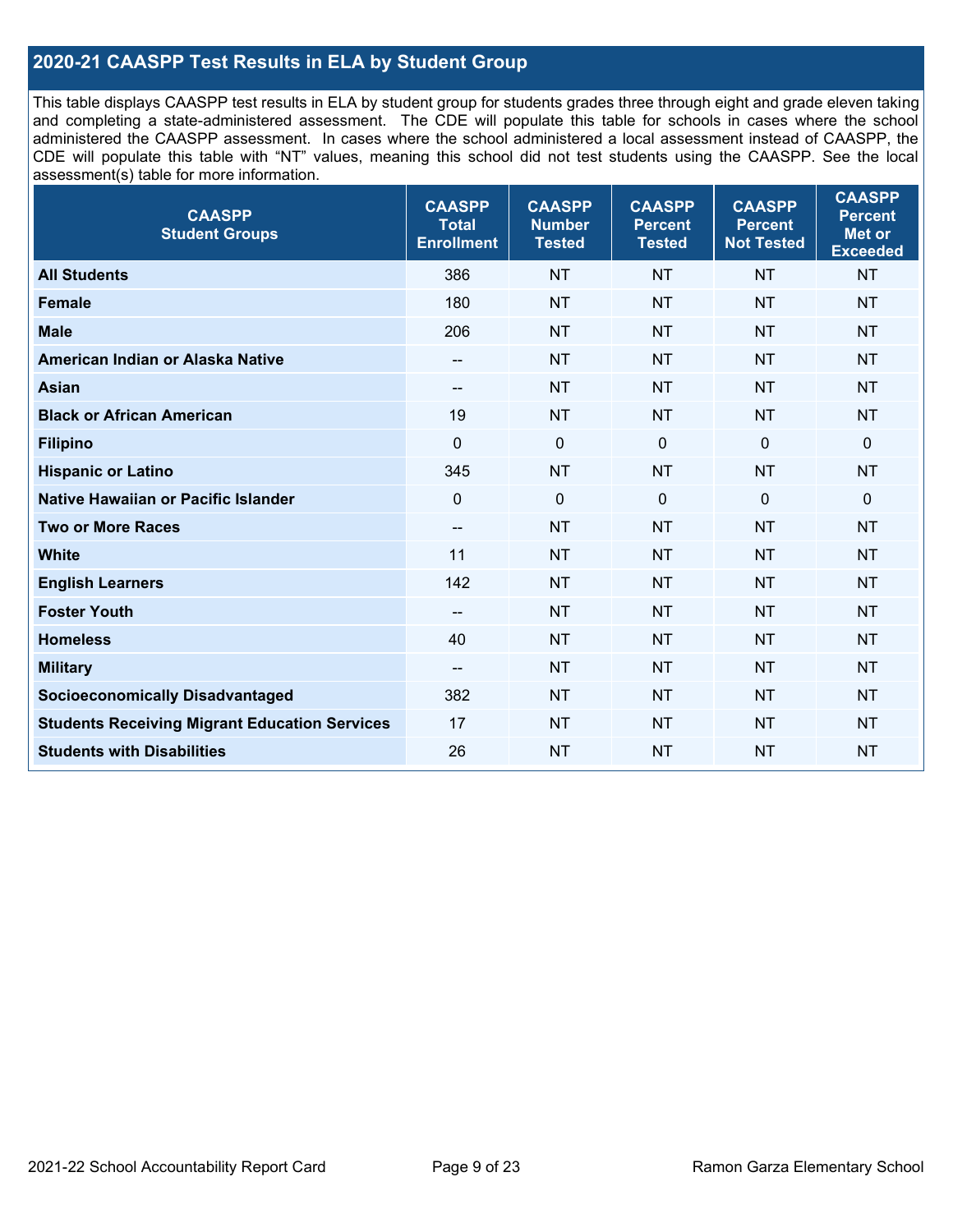## **2020-21 CAASPP Test Results in Math by Student Group**

This table displays CAASPP test results in Math by student group for students grades three through eight and grade eleven taking and completing a state-administered assessment. The CDE will populate this table for schools in cases where the school administered the CAASPP assessment. In cases where the school administered a local assessment instead of CAASPP, the CDE will populate this table with "NT" values, meaning this school did not test students using the CAASPP. See the local assessment(s) table for more information.

| <b>CAASPP</b><br><b>Student Groups</b>               | <b>CAASPP</b><br><b>Total</b><br><b>Enrollment</b> | <b>CAASPP</b><br><b>Number</b><br><b>Tested</b> | <b>CAASPP</b><br><b>Percent</b><br><b>Tested</b> | <b>CAASPP</b><br><b>Percent</b><br><b>Not Tested</b> | <b>CAASPP</b><br><b>Percent</b><br>Met or<br><b>Exceeded</b> |
|------------------------------------------------------|----------------------------------------------------|-------------------------------------------------|--------------------------------------------------|------------------------------------------------------|--------------------------------------------------------------|
| <b>All Students</b>                                  | 386                                                | <b>NT</b>                                       | <b>NT</b>                                        | <b>NT</b>                                            | <b>NT</b>                                                    |
| <b>Female</b>                                        | 180                                                | <b>NT</b>                                       | <b>NT</b>                                        | <b>NT</b>                                            | <b>NT</b>                                                    |
| <b>Male</b>                                          | 206                                                | <b>NT</b>                                       | <b>NT</b>                                        | <b>NT</b>                                            | <b>NT</b>                                                    |
| American Indian or Alaska Native                     | $\qquad \qquad -$                                  | <b>NT</b>                                       | <b>NT</b>                                        | <b>NT</b>                                            | <b>NT</b>                                                    |
| <b>Asian</b>                                         | --                                                 | <b>NT</b>                                       | <b>NT</b>                                        | <b>NT</b>                                            | <b>NT</b>                                                    |
| <b>Black or African American</b>                     | 19                                                 | <b>NT</b>                                       | <b>NT</b>                                        | <b>NT</b>                                            | <b>NT</b>                                                    |
| <b>Filipino</b>                                      | $\mathbf 0$                                        | $\mathbf 0$                                     | $\Omega$                                         | $\mathbf 0$                                          | $\mathbf 0$                                                  |
| <b>Hispanic or Latino</b>                            | 345                                                | <b>NT</b>                                       | <b>NT</b>                                        | <b>NT</b>                                            | <b>NT</b>                                                    |
| Native Hawaiian or Pacific Islander                  | $\mathbf 0$                                        | $\mathbf 0$                                     | $\mathbf{0}$                                     | $\overline{0}$                                       | $\mathbf 0$                                                  |
| <b>Two or More Races</b>                             | $\overline{a}$                                     | <b>NT</b>                                       | <b>NT</b>                                        | <b>NT</b>                                            | <b>NT</b>                                                    |
| <b>White</b>                                         | 11                                                 | <b>NT</b>                                       | <b>NT</b>                                        | <b>NT</b>                                            | <b>NT</b>                                                    |
| <b>English Learners</b>                              | 142                                                | <b>NT</b>                                       | <b>NT</b>                                        | <b>NT</b>                                            | <b>NT</b>                                                    |
| <b>Foster Youth</b>                                  | $\overline{\phantom{a}}$                           | <b>NT</b>                                       | <b>NT</b>                                        | <b>NT</b>                                            | <b>NT</b>                                                    |
| <b>Homeless</b>                                      | 40                                                 | <b>NT</b>                                       | <b>NT</b>                                        | <b>NT</b>                                            | <b>NT</b>                                                    |
| <b>Military</b>                                      | $\overline{\phantom{a}}$                           | <b>NT</b>                                       | <b>NT</b>                                        | <b>NT</b>                                            | <b>NT</b>                                                    |
| <b>Socioeconomically Disadvantaged</b>               | 382                                                | <b>NT</b>                                       | <b>NT</b>                                        | <b>NT</b>                                            | <b>NT</b>                                                    |
| <b>Students Receiving Migrant Education Services</b> | 17                                                 | <b>NT</b>                                       | <b>NT</b>                                        | <b>NT</b>                                            | NT                                                           |
| <b>Students with Disabilities</b>                    | 26                                                 | <b>NT</b>                                       | <b>NT</b>                                        | <b>NT</b>                                            | <b>NT</b>                                                    |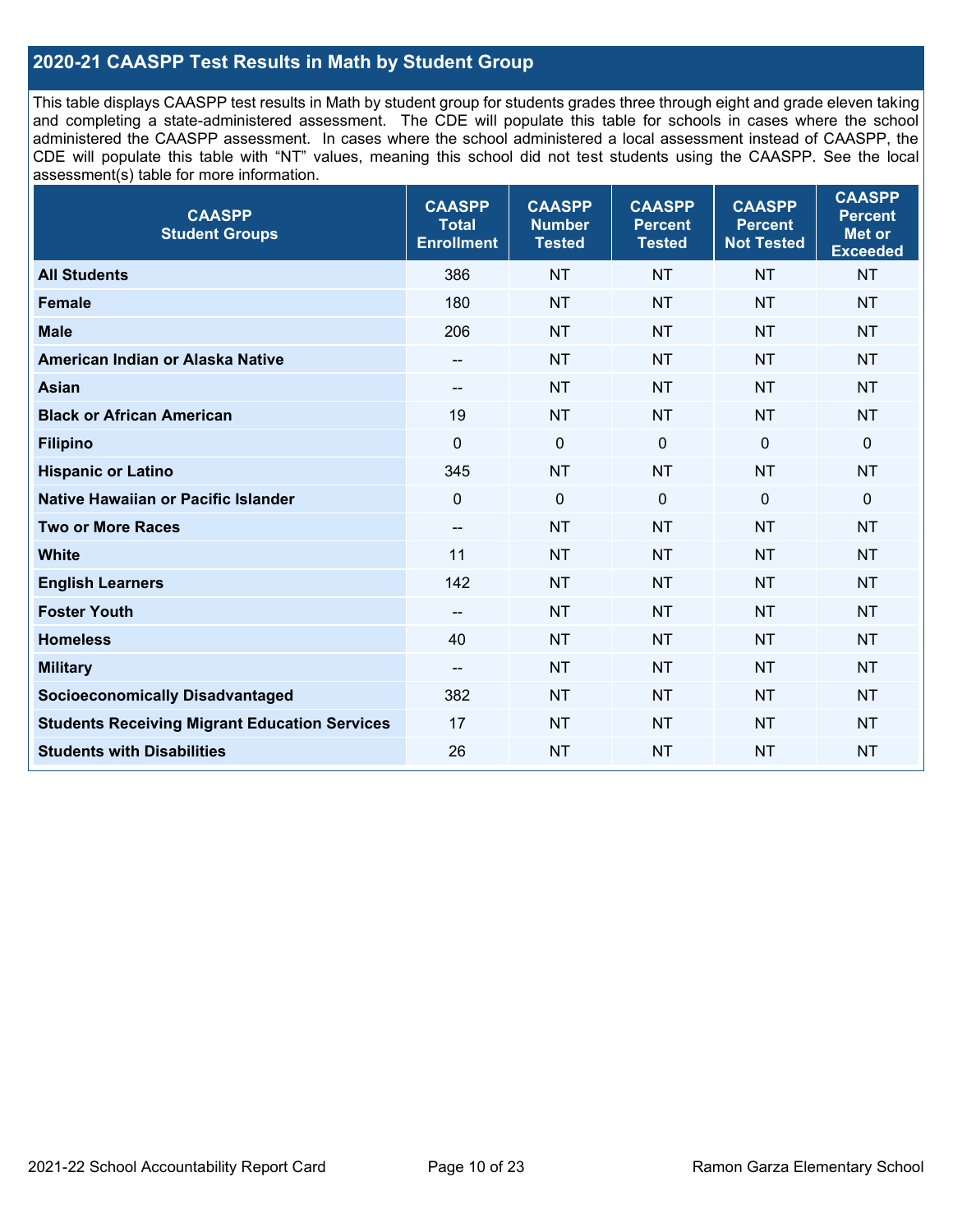## **2020-21 Local Assessment Test Results in ELA by Student Group**

This table displays Local Assessment test results in ELA by student group for students grades three through eight and grade eleven. LEAs/schools will populate this table for schools in cases where the school administered a local assessment. In cases where the school administered the CAASPP assessment, LEAs/schools will populate this table with "N/A" values in all cells, meaning this table is Not Applicable for this school.

| <b>STAR</b><br><b>Student Groups</b>                                                                                            | <b>STAR</b><br><b>Total</b><br><b>Enrollment</b> | <b>STAR</b><br><b>Number</b><br><b>Tested</b> | <b>STAR</b><br><b>Percent</b><br><b>Tested</b> | <b>STAR</b><br><b>Percent</b><br><b>Not Tested</b> | <b>STAR</b><br><b>Percent</b><br><b>At or Above</b><br><b>Grade Level</b> |
|---------------------------------------------------------------------------------------------------------------------------------|--------------------------------------------------|-----------------------------------------------|------------------------------------------------|----------------------------------------------------|---------------------------------------------------------------------------|
| <b>All Students</b>                                                                                                             | 386                                              | 386                                           | 100.00%                                        | $0.00\%$                                           | 13.70%                                                                    |
| <b>Female</b>                                                                                                                   | 180                                              | 180                                           | 100.00%                                        | 0.00%                                              | 14.40%                                                                    |
| <b>Male</b>                                                                                                                     | 206                                              | 206                                           | 100.00%                                        | 0.00%                                              | 13.10%                                                                    |
| American Indian or Alaska Native                                                                                                | --                                               | --                                            | --                                             |                                                    | --                                                                        |
| <b>Asian</b>                                                                                                                    | --                                               | $\qquad \qquad -$                             | --                                             | --                                                 | --                                                                        |
| <b>Black or African American</b>                                                                                                | 19                                               | 19                                            | 100.00%                                        | 0.00%                                              | 5.30%                                                                     |
| <b>Filipino</b>                                                                                                                 |                                                  | --                                            | --                                             | --                                                 | --                                                                        |
| <b>Hispanic or Latino</b>                                                                                                       | 345                                              | 345                                           | 100.00%                                        | 0.00%                                              | 13.90%                                                                    |
| Native Hawaiian or Pacific Islander                                                                                             |                                                  | --                                            |                                                |                                                    |                                                                           |
| <b>Two or More Races</b>                                                                                                        | --                                               | --                                            |                                                |                                                    |                                                                           |
| <b>White</b>                                                                                                                    | 11                                               | 11                                            | 100.00%                                        | $0.00\%$                                           | 18.20%                                                                    |
| <b>English Learners</b>                                                                                                         | 142                                              | 134                                           | 94.40%                                         | 5.60%                                              | 2.20%                                                                     |
| <b>Foster Youth</b>                                                                                                             |                                                  | $\qquad \qquad -$                             |                                                |                                                    | $\hspace{0.05cm}$                                                         |
| <b>Homeless</b>                                                                                                                 |                                                  | --                                            |                                                |                                                    |                                                                           |
| <b>Military</b>                                                                                                                 | $\hspace{0.05cm}$ – $\hspace{0.05cm}$            | $\qquad \qquad -$                             | --                                             | $-$                                                | $\overline{\phantom{a}}$                                                  |
| <b>Socioeconomically Disadvantaged</b>                                                                                          | 381                                              | 379                                           | 99.50%                                         | 0.50%                                              | 13.90%                                                                    |
| <b>Students Receiving Migrant Education Services</b>                                                                            | 25                                               | 25                                            | 100.00%                                        | $0.00\%$                                           | 4.00%                                                                     |
| <b>Students with Disabilities</b><br>*At or above the grade-level standard in the context of the local assessment administered. | 26                                               | 22                                            | 84.60%                                         | 15.40%                                             | 0.00%                                                                     |

## **2020-21 Local Assessment Test Results in Math by Student Group**

This table displays Local Assessment test results in Math by student group for students grades three through eight and grade eleven. LEAs/schools will populate this table for schools in cases where the school administered a local assessment. In cases where the school administered the CAASPP assessment, LEAs/schools will populate this table with "N/A" values in all cells, meaning this table is Not Applicable for this school.

| <b>STAR</b><br><b>Student Groups</b> | <b>STAR</b><br><b>Total</b><br><b>Enrollment</b> | <b>STAR</b><br><b>Number</b><br><b>Tested</b> | <b>STAR</b><br><b>Percent</b><br><b>Tested</b> | <b>STAR</b><br><b>Percent</b><br><b>Not Tested</b> | <b>STAR</b><br><b>Percent</b><br>At or Above<br><b>Grade Level</b> |
|--------------------------------------|--------------------------------------------------|-----------------------------------------------|------------------------------------------------|----------------------------------------------------|--------------------------------------------------------------------|
| <b>All Students</b>                  | 386                                              | 386                                           | 100.00%                                        | $0.00\%$                                           | 7.30%                                                              |
| <b>Female</b>                        | 180                                              | 180                                           | 100.00%                                        | $0.00\%$                                           | 5.00%                                                              |
| <b>Male</b>                          | 206                                              | 206                                           | 100.00%                                        | $0.00\%$                                           | 9.20%                                                              |
| American Indian or Alaska Native     | $- -$                                            | $\sim$ $\sim$                                 | $- -$                                          | --                                                 | --                                                                 |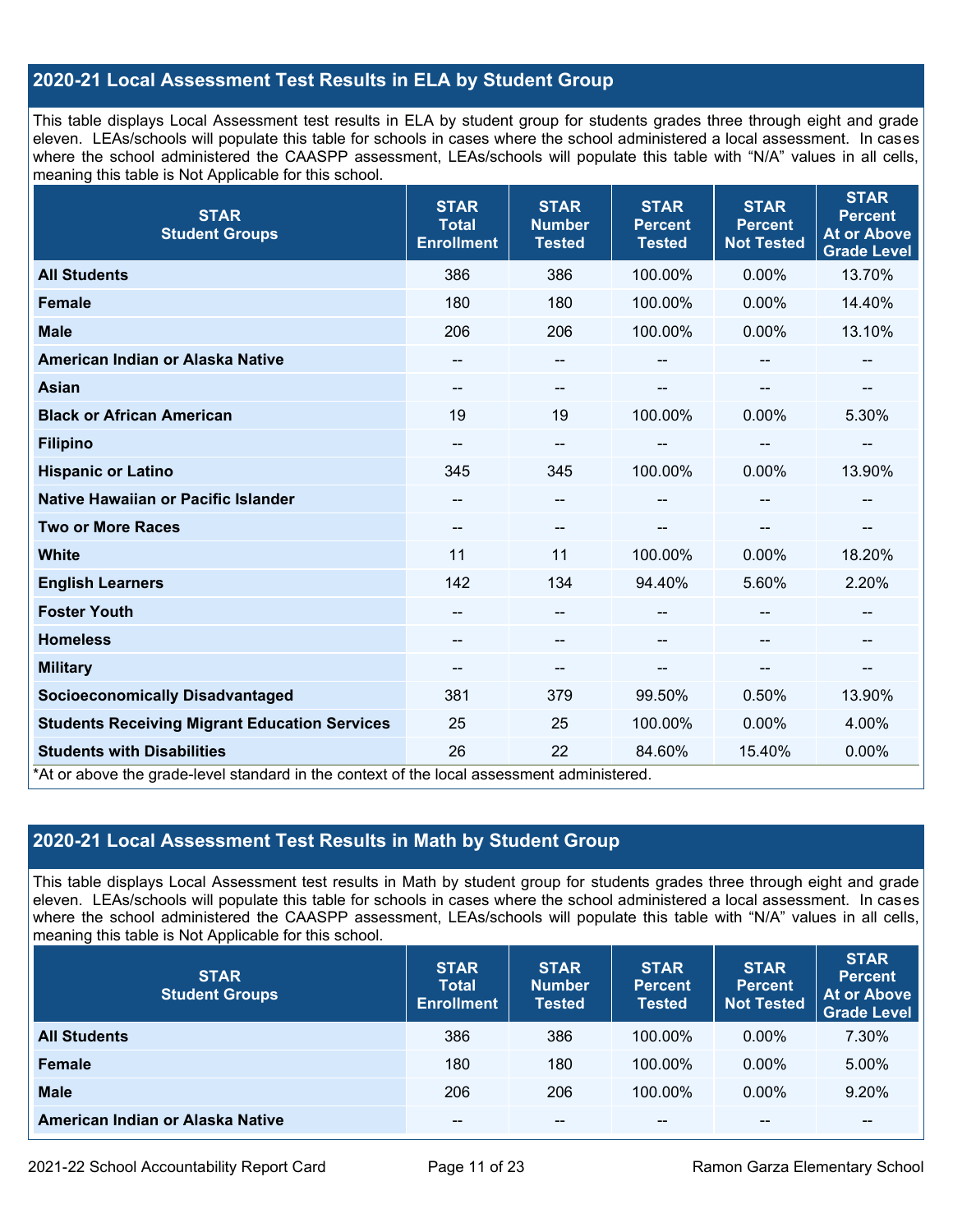| <b>Asian</b>                                                                               | $- -$                    | --    |               | --       | --     |
|--------------------------------------------------------------------------------------------|--------------------------|-------|---------------|----------|--------|
| <b>Black or African American</b>                                                           | 19                       | 19    | 100.00%       | 0.00%    | 0.00%  |
| <b>Filipino</b>                                                                            | --                       | $- -$ | --            | --       | --     |
| <b>Hispanic or Latino</b>                                                                  | 345                      | 345   | 100.00%       | 0.00%    | 7.80%  |
| Native Hawaiian or Pacific Islander                                                        | $\overline{\phantom{m}}$ | $- -$ | $-$           | --       | --     |
| <b>Two or More Races</b>                                                                   | $\sim$ $\sim$            | $- -$ | $\sim$ $\sim$ | --       | --     |
| <b>White</b>                                                                               | 11                       | 11    | 100.00%       | $0.00\%$ | 9.10%  |
| <b>English Learners</b>                                                                    | 142                      | 134   | 94.40%        | 5.60%    | 3.00%  |
| <b>Foster Youth</b>                                                                        | --                       | --    |               | --       | --     |
| <b>Homeless</b>                                                                            | --                       | --    |               | --       | --     |
| <b>Military</b>                                                                            | --                       | --    | --            | --       | --     |
| <b>Socioeconomically Disadvantaged</b>                                                     | 381                      | 379   | 99.50%        | 0.50%    | 7.30%  |
| <b>Students Receiving Migrant Education Services</b>                                       | 25                       | 25    | 100.00%       | $0.00\%$ | 12.00% |
| <b>Students with Disabilities</b>                                                          | 26                       | 22    | 84.60%        | 15.40%   | 0.00%  |
| *At or above the grade-level standard in the context of the local assessment administered. |                          |       |               |          |        |

## **CAASPP Test Results in Science for All Students**

This table displays the percentage of all students grades five, eight, and High School meeting or exceeding the State Standard.

The 2019-2020 data cells with N/A values indicate that the 2019-2020 data are not available due to the COVID-19 pandemic and resulting summative testing suspension. The Executive Order N-30-20 was issued which waived the assessment, accountability, and reporting requirements for the 2019-2020 school year.

For any 2020-2021 data cells with N/T values indicate that this school did not test students using the CAASPP Science.

| <b>Subject</b>                | School<br>2019-20 | <b>School</b><br>2020-21 | <b>District</b><br>2019-20 | District<br>2020-21 | State <sup>1</sup><br>2019-20 | <b>State</b><br>2020-21 |
|-------------------------------|-------------------|--------------------------|----------------------------|---------------------|-------------------------------|-------------------------|
| <b>Science</b>                | N/A               | NΤ                       | N/A                        | 'NT                 | N/A                           | 28.72                   |
| (grades 5, 8 and high school) |                   |                          |                            |                     |                               |                         |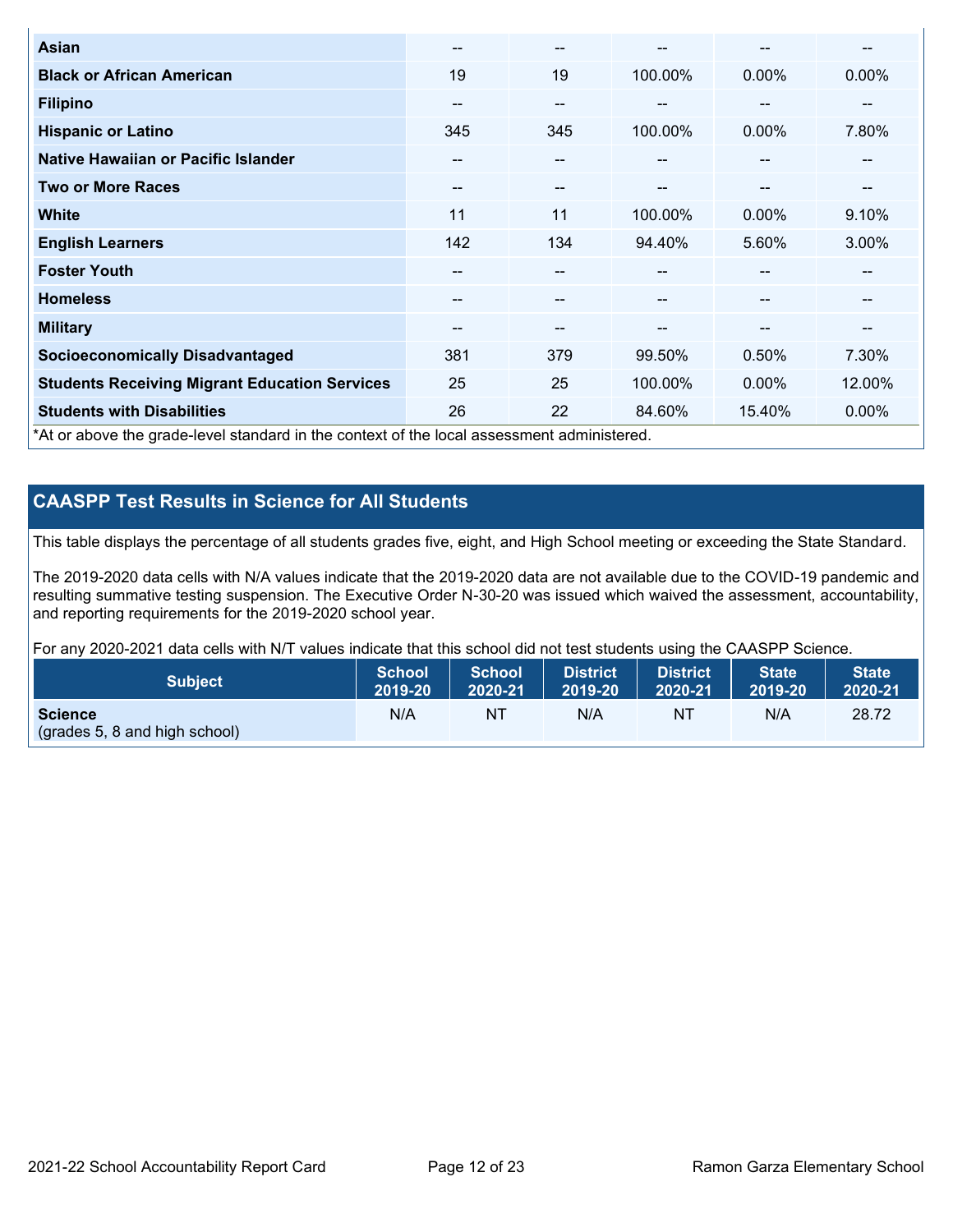## **2020-21 CAASPP Test Results in Science by Student Group**

This table displays CAASPP test results in Science by student group for students grades five, eight, and High School. For any data cells with N/T values indicate that this school did not test students using the CAASPP Science.

| <b>Student Group</b>                                 | <b>Total</b><br><b>Enrollment</b> | <b>Number</b><br><b>Tested</b> | <b>Percent</b><br><b>Tested</b> | <b>Percent</b><br><b>Not Tested</b> | <b>Percent</b><br><b>Met or</b><br><b>Exceeded</b> |
|------------------------------------------------------|-----------------------------------|--------------------------------|---------------------------------|-------------------------------------|----------------------------------------------------|
| <b>All Students</b>                                  | 143                               | <b>NT</b>                      | <b>NT</b>                       | <b>NT</b>                           | <b>NT</b>                                          |
| <b>Female</b>                                        | 71                                | <b>NT</b>                      | <b>NT</b>                       | <b>NT</b>                           | <b>NT</b>                                          |
| <b>Male</b>                                          | 72                                | <b>NT</b>                      | <b>NT</b>                       | <b>NT</b>                           | <b>NT</b>                                          |
| American Indian or Alaska Native                     | 0                                 | $\mathbf 0$                    | $\mathbf 0$                     | $\mathbf 0$                         | $\mathbf 0$                                        |
| <b>Asian</b>                                         | $\mathbf 0$                       | $\pmb{0}$                      | $\mathbf 0$                     | $\mathbf 0$                         | 0                                                  |
| <b>Black or African American</b>                     | $\overline{\phantom{a}}$          | <b>NT</b>                      | <b>NT</b>                       | <b>NT</b>                           | <b>NT</b>                                          |
| <b>Filipino</b>                                      | $\Omega$                          | $\mathbf 0$                    | $\Omega$                        | $\mathbf{0}$                        | $\mathbf 0$                                        |
| <b>Hispanic or Latino</b>                            | 139                               | <b>NT</b>                      | <b>NT</b>                       | <b>NT</b>                           | <b>NT</b>                                          |
| Native Hawaiian or Pacific Islander                  | $\Omega$                          | $\mathbf 0$                    | $\Omega$                        | $\mathbf 0$                         | $\mathbf 0$                                        |
| <b>Two or More Races</b>                             | --                                | <b>NT</b>                      | <b>NT</b>                       | <b>NT</b>                           | <b>NT</b>                                          |
| <b>White</b>                                         | --                                | <b>NT</b>                      | <b>NT</b>                       | <b>NT</b>                           | <b>NT</b>                                          |
| <b>English Learners</b>                              | 55                                | <b>NT</b>                      | <b>NT</b>                       | <b>NT</b>                           | <b>NT</b>                                          |
| <b>Foster Youth</b>                                  | $\mathbf 0$                       | $\mathbf 0$                    | $\mathbf 0$                     | $\overline{0}$                      | $\mathbf 0$                                        |
| <b>Homeless</b>                                      | 14                                | <b>NT</b>                      | <b>NT</b>                       | <b>NT</b>                           | <b>NT</b>                                          |
| <b>Military</b>                                      | --                                | <b>NT</b>                      | <b>NT</b>                       | <b>NT</b>                           | <b>NT</b>                                          |
| <b>Socioeconomically Disadvantaged</b>               | 143                               | <b>NT</b>                      | <b>NT</b>                       | <b>NT</b>                           | <b>NT</b>                                          |
| <b>Students Receiving Migrant Education Services</b> | $\qquad \qquad -$                 | <b>NT</b>                      | <b>NT</b>                       | <b>NT</b>                           | <b>NT</b>                                          |
| <b>Students with Disabilities</b>                    | 14                                | <b>NT</b>                      | <b>NT</b>                       | <b>NT</b>                           | <b>NT</b>                                          |

## **B. Pupil Outcomes State Priority: Other Pupil Outcomes**

The SARC provides the following information relevant to the State priority: Other Pupil Outcomes (Priority 8): Pupil outcomes in the subject area of physical education.

## **2020-21 California Physical Fitness Test Results**

Due to the COVID-19 crisis, the Physical Fitness Test was suspended during the 2020-2021 school year and therefore no data are reported and each cell in this table is populated with "N/A."

| <b>Grade Level</b> | <b>Four of Six Fitness Standards</b> | <b>Five of Six Fitness Standards</b> | Percentage of Students Meeting   Percentage of Students Meeting   Percentage of Students Meeting<br><b>Six of Six Fitness Standards</b> |
|--------------------|--------------------------------------|--------------------------------------|-----------------------------------------------------------------------------------------------------------------------------------------|
| Grade 5            | N/A                                  | N/A                                  | N/A                                                                                                                                     |
| Grade 7            | N/A                                  | N/A                                  | N/A                                                                                                                                     |
| Grade 9            | N/A                                  | N/A                                  | N/A                                                                                                                                     |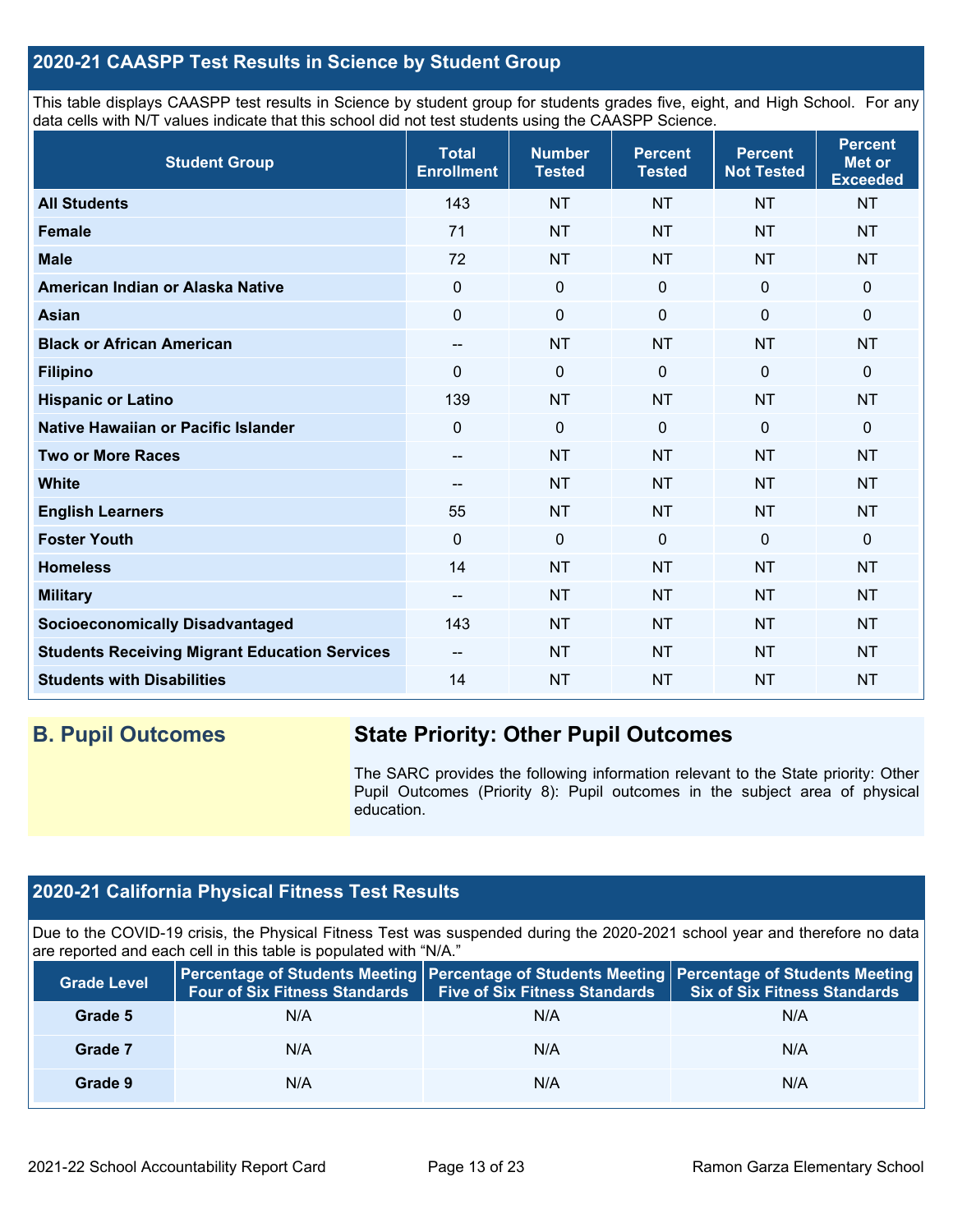## **C. Engagement State Priority: Parental Involvement**

The SARC provides the following information relevant to the State priority: Parental Involvement (Priority 3): Efforts the school district makes to seek parent input in making decisions regarding the school district and at each school site.

### **2021-22 Opportunities for Parental Involvement**

Parent involvement is achieved with the collaboration of Garza's Family and community Engagement Liaison (FACE). Garza's FACE will collaborate with principal, teachers, parents, students, and the community. The FACE will invite and implement the following events such as, but not limited to, Back-to-School Night, Fall and Spring Parent Conferences, monthly parent cafes, weekly learning session for parents, quarterly family engagement nights, School Site Council, English Learners Advisory Committee, AAPAC, daily/weekly volunteers, celebrating students academic and behavioral success, Title I meetings, college and career information, and a variety of meetings with parents to inform them of information such as intervention, tutoring opportunities, and reclassification of their children. Parents can call our school office at (661) 631-5290 to access information concerning participation opportunities.

## **2020-21 Chronic Absenteeism by Student Group**

| <b>Student Group</b>                                 | <b>Cumulative</b><br><b>Enrollment</b> | <b>Chronic</b><br><b>Absenteeism</b><br><b>Eligible Enrollment</b> | <b>Chronic</b><br><b>Absenteeism</b><br><b>Count</b> | <b>Chronic</b><br><b>Absenteeism</b><br>Rate |
|------------------------------------------------------|----------------------------------------|--------------------------------------------------------------------|------------------------------------------------------|----------------------------------------------|
| <b>All Students</b>                                  | 890                                    | 866                                                                | 64                                                   | 7.4                                          |
| <b>Female</b>                                        | 425                                    | 414                                                                | 25                                                   | 6.0                                          |
| <b>Male</b>                                          | 465                                    | 452                                                                | 39                                                   | 8.6                                          |
| American Indian or Alaska Native                     | 3                                      | 3                                                                  | 1                                                    | 33.3                                         |
| <b>Asian</b>                                         | 1                                      | 1                                                                  | 0                                                    | 0.0                                          |
| <b>Black or African American</b>                     | 36                                     | 36                                                                 | 6                                                    | 16.7                                         |
| <b>Filipino</b>                                      | $\mathbf 0$                            | $\Omega$                                                           | $\Omega$                                             | 0.0                                          |
| <b>Hispanic or Latino</b>                            | 803                                    | 779                                                                | 54                                                   | 6.9                                          |
| Native Hawaiian or Pacific Islander                  | $\mathbf{0}$                           | $\Omega$                                                           | $\Omega$                                             | 0.0                                          |
| <b>Two or More Races</b>                             | 8                                      | 8                                                                  | $\Omega$                                             | 0.0                                          |
| <b>White</b>                                         | 39                                     | 39                                                                 | 3                                                    | 7.7                                          |
| <b>English Learners</b>                              | 377                                    | 366                                                                | 20                                                   | 5.5                                          |
| <b>Foster Youth</b>                                  | 8                                      | 8                                                                  | $\mathbf 0$                                          | 0.0                                          |
| <b>Homeless</b>                                      | 38                                     | 37                                                                 | 11                                                   | 29.7                                         |
| <b>Socioeconomically Disadvantaged</b>               | 869                                    | 845                                                                | 64                                                   | 7.6                                          |
| <b>Students Receiving Migrant Education Services</b> | 61                                     | 59                                                                 | 5                                                    | 8.5                                          |
| <b>Students with Disabilities</b>                    | 58                                     | 58                                                                 | 10                                                   | 17.2                                         |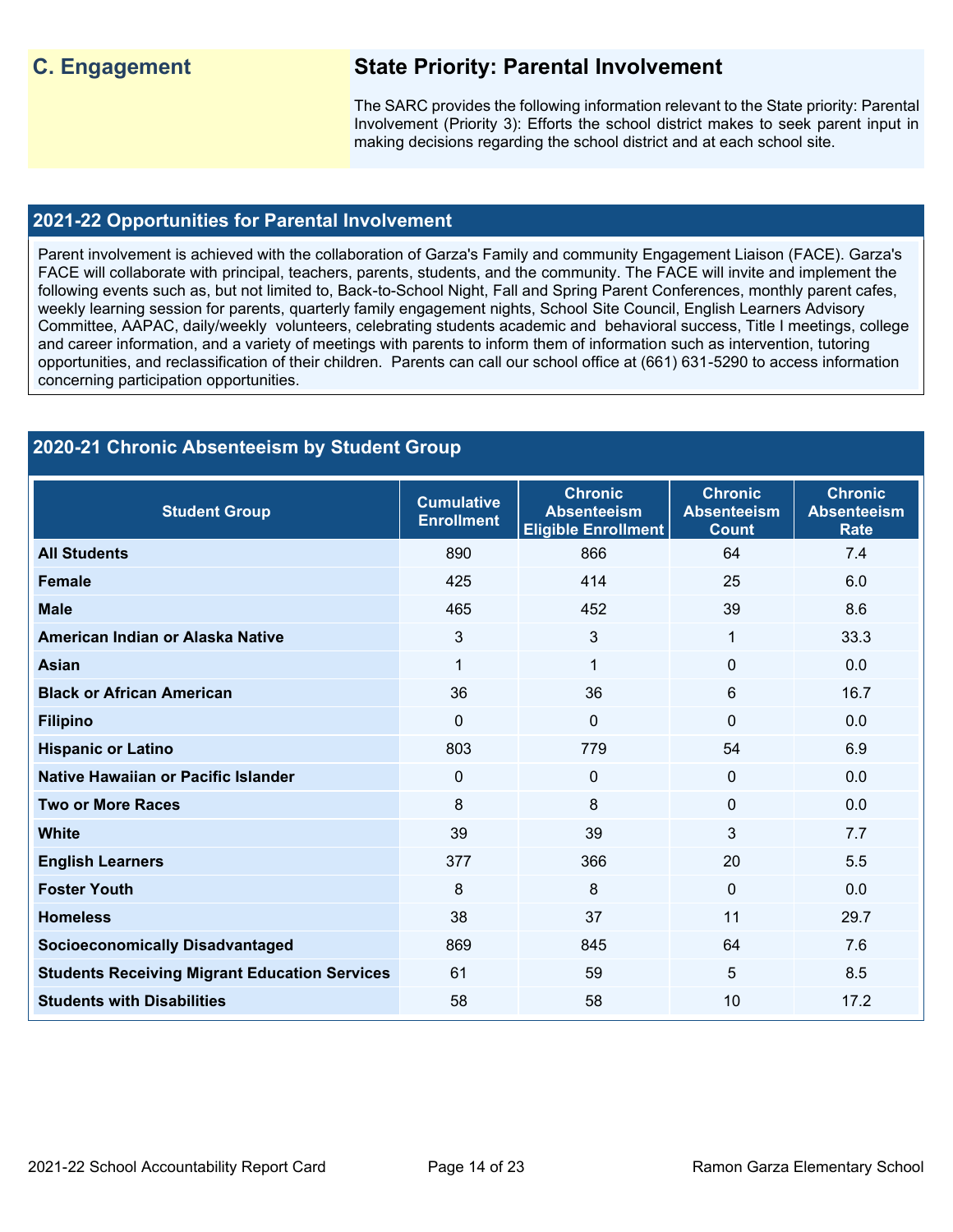## **C. Engagement State Priority: School Climate**

The SARC provides the following information relevant to the State priority: School Climate (Priority 6):

- Pupil suspension rates;
- Pupil expulsion rates; and
- Other local measures on the sense of safety

## **Suspensions and Expulsions**

This table displays suspensions and expulsions data collected between July through June, each full school year respectively. Data collected during the 2020-21 school year may not be comparable to earlier years of this collection due to differences in learning mode instruction in response to the COVID-19 pandemic.

| <b>Subject</b>     | <b>School</b><br>2018-19 | <b>School</b><br>2020-21 | District<br>2018-19 | <b>District</b><br>2020-21 | <b>State</b><br>2018-19 | <b>State</b><br>2020-21 |
|--------------------|--------------------------|--------------------------|---------------------|----------------------------|-------------------------|-------------------------|
| <b>Suspensions</b> | 1.10                     | 0.00                     | 2.08                | 0.03                       | 3.47                    | 0.20                    |
| <b>Expulsions</b>  | 0.10                     | 0.00                     | 0.06                | 0.00                       | 0.08                    | 0.00                    |

This table displays suspensions and expulsions data collected between July through February, partial school year due to the COVID-19 pandemic. The 2019-2020 suspensions and expulsions rate data are not comparable to other year data because the 2019-2020 school year is a partial school year due to the COVID-19 crisis. As such, it would be inappropriate to make any comparisons in rates of suspensions and expulsions in the 2019-2020 school year compared to other school years.

| <b>Subject</b>     | <b>School</b><br>2019-20 | <b>District</b><br>2019-20 | <b>State</b><br>2019-20 |
|--------------------|--------------------------|----------------------------|-------------------------|
| <b>Suspensions</b> | 0.00                     | 1.43                       | 2.45                    |
| <b>Expulsions</b>  | 0.00                     | 0.01                       | 0.05                    |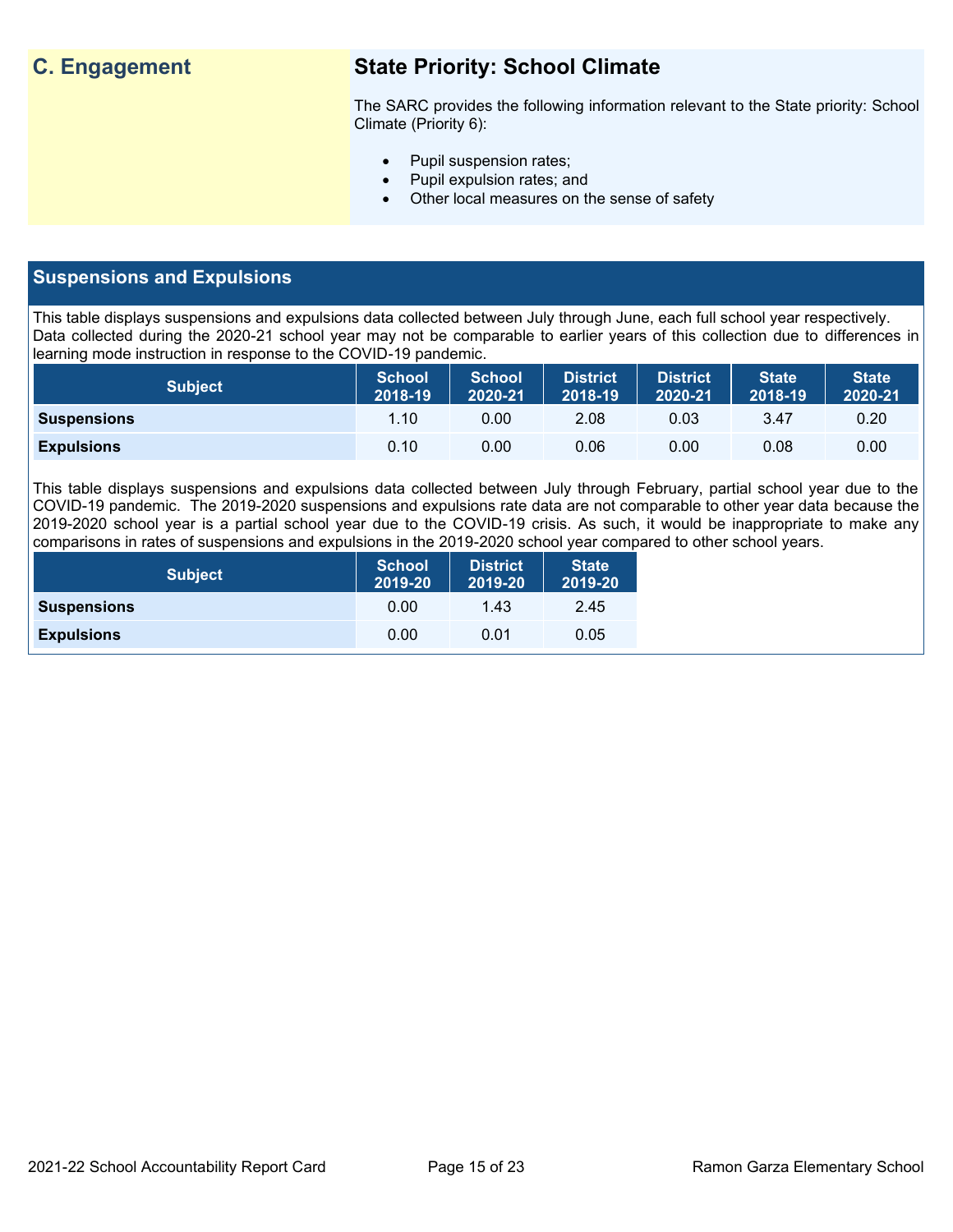#### **2020-21 Suspensions and Expulsions by Student Group**

| <b>Student Group</b>                                 | <b>Suspensions Rate</b> | <b>Expulsions Rate</b> |
|------------------------------------------------------|-------------------------|------------------------|
| <b>All Students</b>                                  | 0.00                    | 0.00                   |
| <b>Female</b>                                        | 0.00                    | 0.00                   |
| <b>Male</b>                                          | 0.00                    | 0.00                   |
| American Indian or Alaska Native                     | 0.00                    | 0.00                   |
| Asian                                                | 0.00                    | 0.00                   |
| <b>Black or African American</b>                     | 0.00                    | 0.00                   |
| <b>Filipino</b>                                      | 0.00                    | 0.00                   |
| <b>Hispanic or Latino</b>                            | 0.00                    | 0.00                   |
| Native Hawaiian or Pacific Islander                  | 0.00                    | 0.00                   |
| <b>Two or More Races</b>                             | 0.00                    | 0.00                   |
| <b>White</b>                                         | 0.00                    | 0.00                   |
| <b>English Learners</b>                              | 0.00                    | 0.00                   |
| <b>Foster Youth</b>                                  | 0.00                    | 0.00                   |
| <b>Homeless</b>                                      | 0.00                    | 0.00                   |
| <b>Socioeconomically Disadvantaged</b>               | 0.00                    | 0.00                   |
| <b>Students Receiving Migrant Education Services</b> | 0.00                    | 0.00                   |
| <b>Students with Disabilities</b>                    | 0.00                    | 0.00                   |

## **2021-22 School Safety Plan**

Garza established its Comprehensive School Safety Plan in 2021. Garza's School Safety Plan is current and is updated annually. The plan was approved by SSC on 2/24/21 and reviewed by Staff on April 28 2021. Key elements of Garza's School Safety Plan include the following: (a) routine and emergency disaster procedures; (b) suspension, and expulsion procedures; (c) teacher notification of pupils with a specific discipline history; (d) child abuse reporting procedures, (e) the district's sexual harassment policy; (f) school crime data; (g) the student dress code; (h) safe entrance and exit procedures; (i) the civil defense and disaster plan; and (j) discipline rules and procedures. Our overall goal is to maintain a safe, Positive, and innovative school environment conducive to learning.

## **D. Other SARC Information Information Required in the SARC**

The information in this section is required to be in the SARC but is not included in the state priorities for LCFF.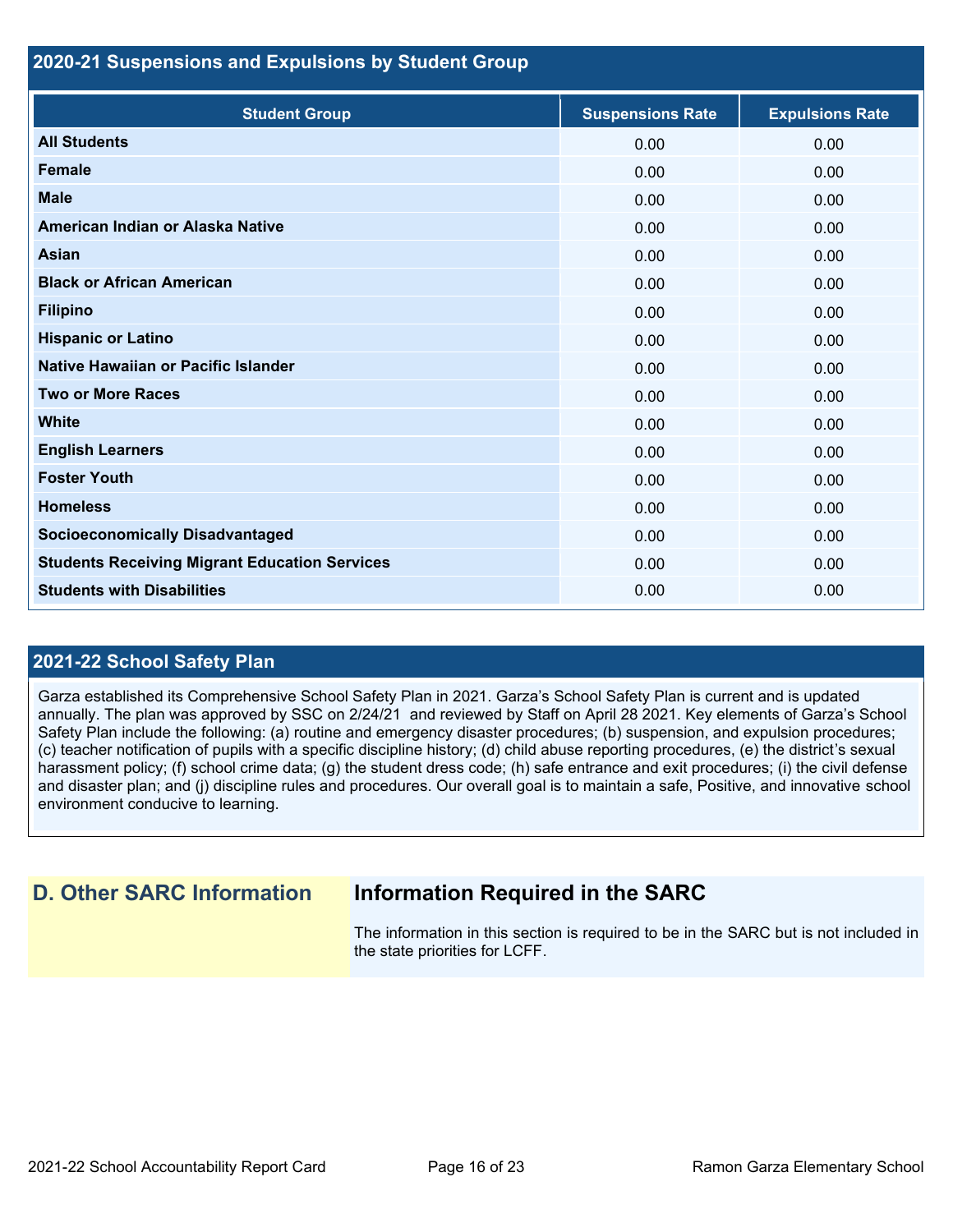### **2018-19 Elementary Average Class Size and Class Size Distribution**

This table displays the 2018-19 average class size and class size distribution. The columns titled "Number of Classes" indicates how many classes fall into each size category (a range of total students per class). The "Other" category is for multigrade level classes.

| <b>Grade Level</b> | Average<br><b>Class Size</b> | <b>1-20 Students</b> | Number of Classes with   Number of Classes with   Number of Classes with<br>21-32 Students | 33+ Students |
|--------------------|------------------------------|----------------------|--------------------------------------------------------------------------------------------|--------------|
| K                  | 23                           |                      |                                                                                            |              |
|                    | 21                           |                      |                                                                                            |              |
|                    | 18                           | 6                    | ◠                                                                                          |              |
|                    | 23                           |                      | 6                                                                                          |              |
|                    | 32                           |                      |                                                                                            |              |
|                    | 26                           |                      | 5                                                                                          |              |
|                    |                              |                      |                                                                                            |              |

### **2019-20 Elementary Average Class Size and Class Size Distribution**

This table displays the 2019-20 average class size and class size distribution. The columns titled "Number of Classes" indicates how many classes fall into each size category (a range of total students per class). The "Other" category is for multi-grade level classes.

| <b>Grade Level</b> | <b>Average</b><br><b>Class Size</b> | 1-20 Students | Number of Classes with   Number of Classes with   Number of Classes with<br>21-32 Students | 33+ Students |
|--------------------|-------------------------------------|---------------|--------------------------------------------------------------------------------------------|--------------|
| K                  | 14                                  | 10            |                                                                                            |              |
|                    | 22                                  |               |                                                                                            |              |
|                    | 22                                  |               | 6                                                                                          |              |
|                    | 22                                  |               | 6                                                                                          |              |
|                    | 27                                  |               | 5                                                                                          |              |
|                    | 27                                  |               | 5                                                                                          |              |
|                    |                                     |               |                                                                                            |              |

## **2020-21 Elementary Average Class Size and Class Size Distribution**

This table displays the 2020-21 average class size and class size distribution. The columns titled "Number of Classes" indicates how many classes fall into each size category (a range of total students per class). The "Other" category is for multi-grade level classes.

| <b>Grade Level</b> | <b>Average</b><br><b>Class Size</b> | 1-20 Students | Number of Classes with   Number of Classes with   Number of Classes with<br>21-32 Students | 33+ Students |
|--------------------|-------------------------------------|---------------|--------------------------------------------------------------------------------------------|--------------|
| K                  | 15                                  | 9             |                                                                                            |              |
|                    | 25                                  |               | 5                                                                                          |              |
|                    | 27                                  |               | 6                                                                                          |              |
| 3                  | 20                                  |               | 2                                                                                          |              |
|                    | 23                                  | 2             | 4                                                                                          |              |
| 5                  | 20                                  | 5             | 5                                                                                          |              |
| 6                  |                                     |               |                                                                                            |              |
| <b>Other</b>       | 8                                   | 2             |                                                                                            |              |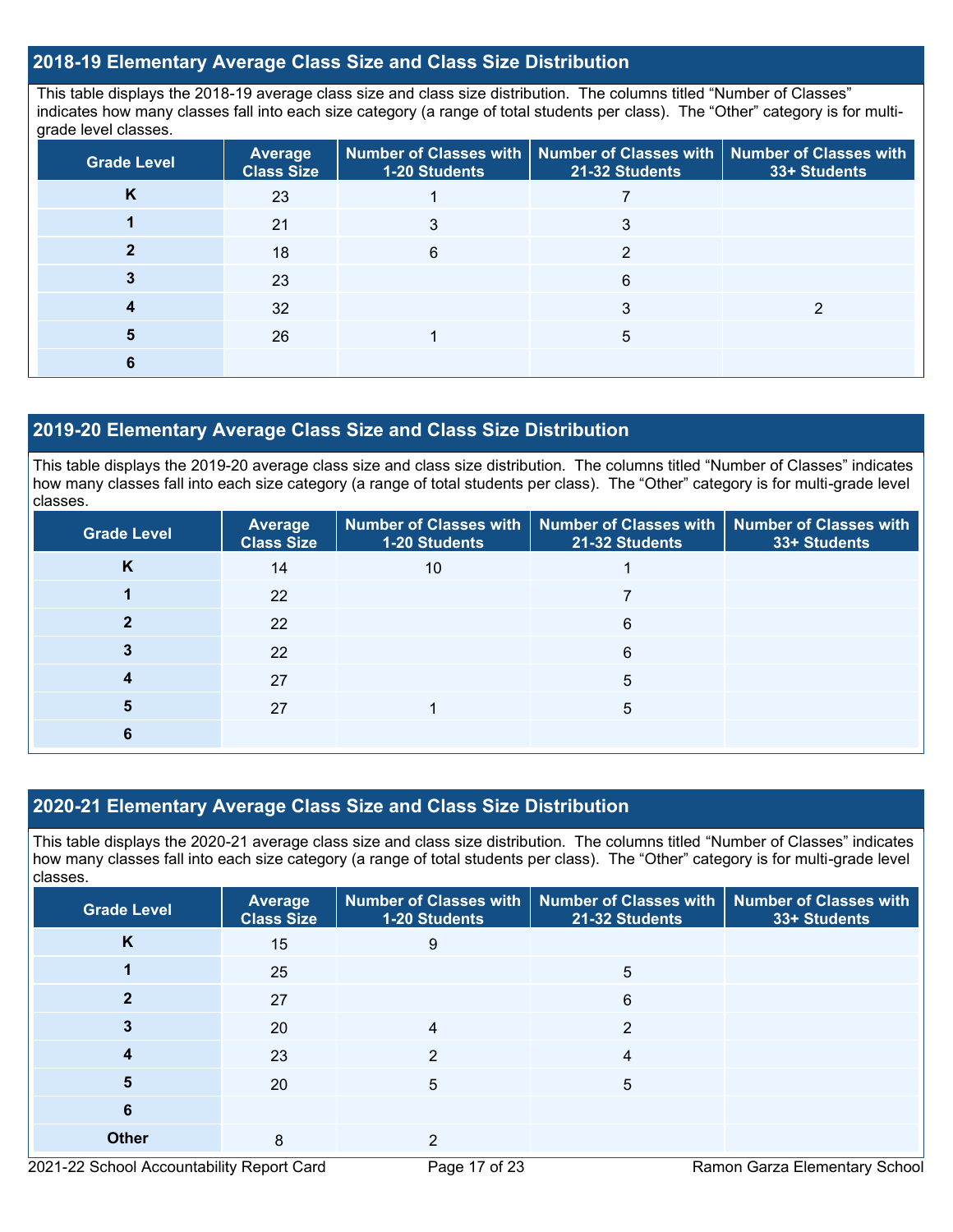## **2020-21 Ratio of Pupils to Academic Counselor**

This table displays the ratio of pupils to Academic Counselor. One full time equivalent (FTE) equals one staff member working full time; one FTE could also represent two staff members who each work 50 percent of full time.

| <b>Title</b>                        | <b>Ratio</b> |
|-------------------------------------|--------------|
| <b>Pupils to Academic Counselor</b> |              |

## **2020-21 Student Support Services Staff**

This table displays the number of FTE support staff assigned to this school. One full time equivalent (FTE) equals one staff member working full time; one FTE could also represent two staff members who each work 50 percent of full time.

| <b>Title</b>                                                         | <b>Number of FTE Assigned to School</b> |
|----------------------------------------------------------------------|-----------------------------------------|
| <b>Counselor (Academic, Social/Behavioral or Career Development)</b> | $\mathbf 0$                             |
| Library Media Teacher (Librarian)                                    | $\mathbf{0}$                            |
| Library Media Services Staff (Paraprofessional)                      | $\mathbf{0}$                            |
| <b>Psychologist</b>                                                  | $\mathbf{0}$                            |
| <b>Social Worker</b>                                                 | $\mathbf{0}$                            |
| <b>Speech/Language/Hearing Specialist</b>                            | $\Omega$                                |
| <b>Resource Specialist (non-teaching)</b>                            | 0                                       |
| <b>Other</b>                                                         | 2.1                                     |

## **2019-20 Expenditures Per Pupil and School Site Teacher Salaries**

This table displays the 2019-20 expenditures per pupil and average teach salary for this school. Cells with N/A values do not require data.

| <b>Level</b>                                         | <b>Total</b><br><b>Expenditures</b><br><b>Per Pupil</b> | <b>Expenditures</b><br><b>Per Pupil</b><br>(Restricted) | <b>Expenditures</b><br><b>Per Pupil</b><br>(Unrestricted) | <b>Average</b><br><b>Teacher</b><br><b>Salary</b> |
|------------------------------------------------------|---------------------------------------------------------|---------------------------------------------------------|-----------------------------------------------------------|---------------------------------------------------|
| <b>School Site</b>                                   | \$8,070                                                 | \$1,506                                                 | \$6,565                                                   | \$79,044                                          |
| <b>District</b>                                      | N/A                                                     | N/A                                                     | \$3,176                                                   | \$75,963                                          |
| <b>Percent Difference - School Site and District</b> | N/A                                                     | N/A                                                     | 69.6                                                      | 4.0                                               |
| <b>State</b>                                         |                                                         |                                                         | \$8,444                                                   | \$85,863                                          |
| <b>Percent Difference - School Site and State</b>    | N/A                                                     | N/A                                                     | $-25.0$                                                   | $-8.3$                                            |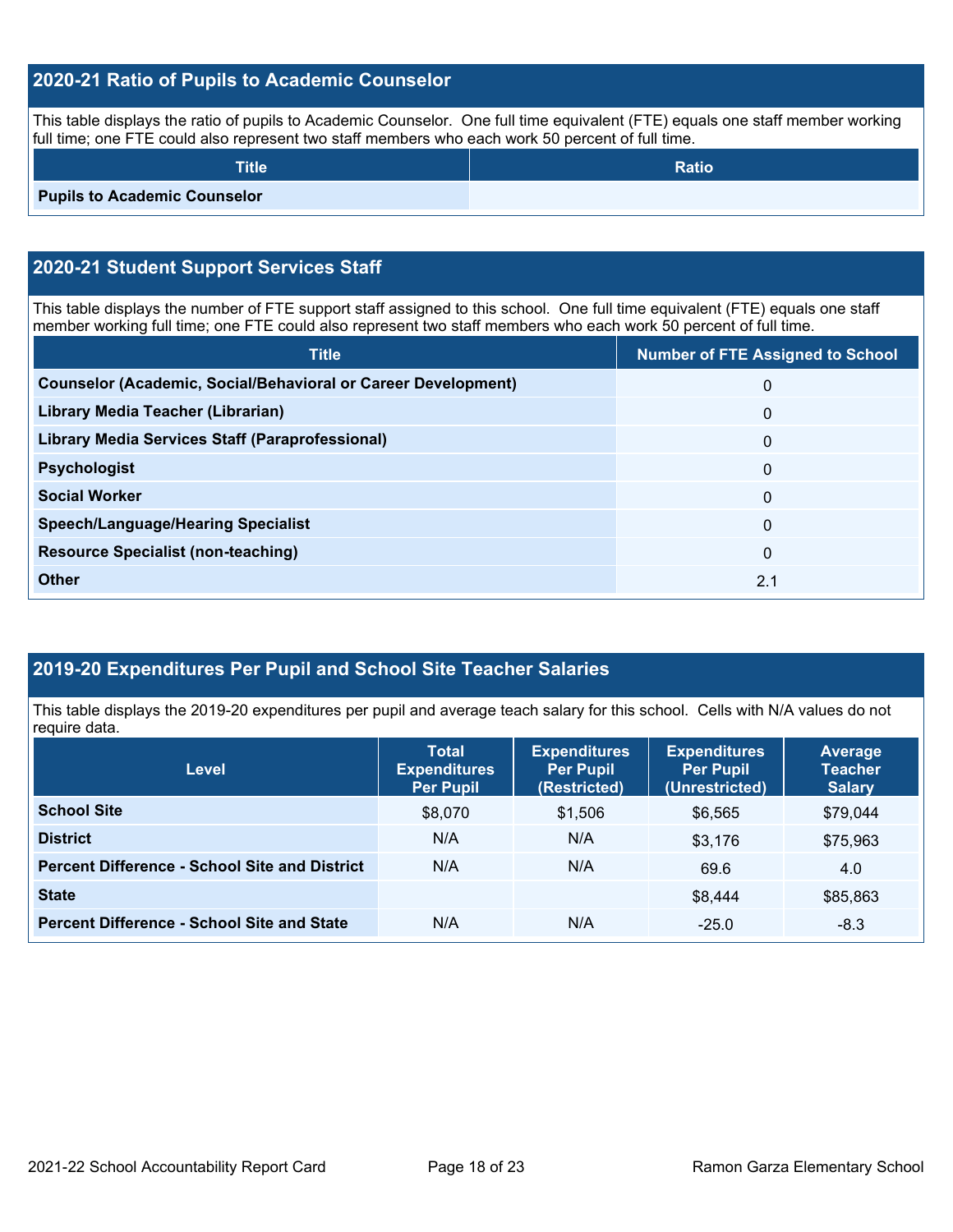## **2020-21 Types of Services Funded**

TITLE I After School Program Migrant Ed. State Pre-K Special Ed. FFVP School Site Supplemental Funds NSLP

## **2019-20 Teacher and Administrative Salaries**

This table displays the 2019-20 Teacher and Administrative salaries. For detailed information on salaries, see the CDE Certification Salaries & Benefits web page at [http://www.cde.ca.gov/ds/fd/cs/.](http://www.cde.ca.gov/ds/fd/cs/)

| Category                                             | <b>District</b><br><b>Amount</b> | <b>State Average</b><br>for Districts<br>in Same Category |
|------------------------------------------------------|----------------------------------|-----------------------------------------------------------|
| <b>Beginning Teacher Salary</b>                      | \$50,328                         | \$52,060                                                  |
| <b>Mid-Range Teacher Salary</b>                      | \$75,872                         | \$84,043                                                  |
| <b>Highest Teacher Salary</b>                        | \$100,272                        | \$107,043                                                 |
| <b>Average Principal Salary (Elementary)</b>         | \$144,130                        | \$133,582                                                 |
| <b>Average Principal Salary (Middle)</b>             | \$142,165                        | \$138,803                                                 |
| <b>Average Principal Salary (High)</b>               | \$0                              | \$133,845                                                 |
| <b>Superintendent Salary</b>                         | \$265,178                        | \$240,628                                                 |
| <b>Percent of Budget for Teacher Salaries</b>        | 30%                              | 35%                                                       |
| <b>Percent of Budget for Administrative Salaries</b> | 5%                               | 5%                                                        |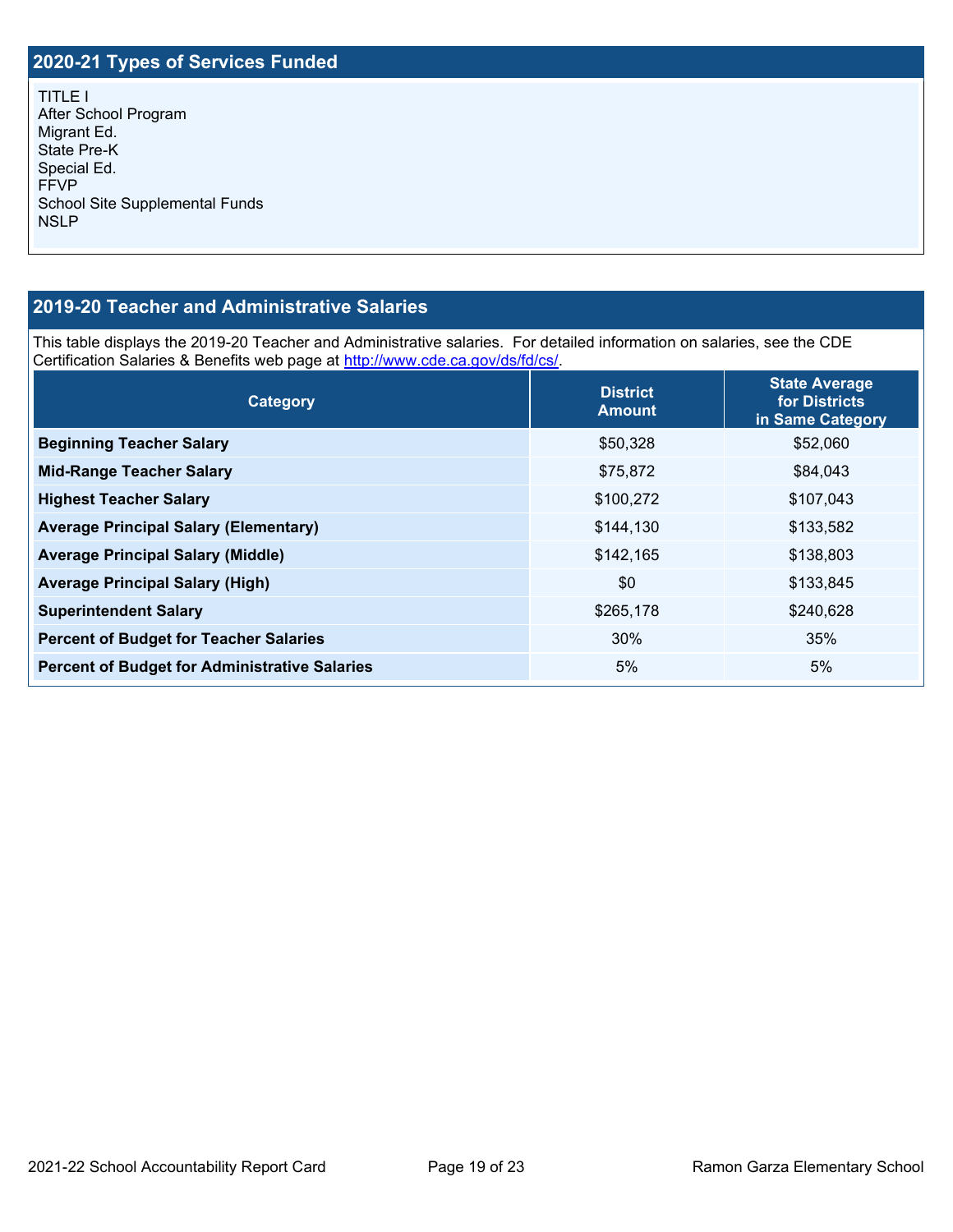#### **Professional Development**

Professional development is designed to provide continuous learning opportunities for administrators, teachers, and classified personnel. Training opportunities affirm the basic philosophy of education that learning is a lifelong process that contributes to the well-being of the students, teachers, administrators, and community. Professional Development is an essential component of effective instruction and student learning.

All training revolves around identified needs of students and adults for the purpose of the improvement of instruction and increasing content knowledge. Central to all training are student achievement data, district focus areas, the Common Core State Standards, the state adopted standards-based instructional materials, and strategies to effectively teach the academic content standards to all students.

During 2020-2021, school year district professional development focused on virtual instruction due to the pandemic. In preparation of the school year, teachers were offered three full days of professional development during the summer. Regularly scheduled office hours and focused professional development was provided on a monthly basis during the school year. Topics addressed navigating platforms being used during virtual learning, increasing student engagement and addressing the common core state standards through distance learning.

Additional support was provided by academic coaches and district specialists for reading/language arts, mathematics, science, writing and social emotional learning. The district provided time and resources for collaboration, planning, and professional development. Additionally, professional development on Multi-Tiered Systems of Support and Support to school and district teams.

Teachers new to the District received four days of professional development prior to the beginning of the school year focused on orientation to District and school site policies and services, Common Core State Standards, classroom management, curriculum and pacing, using technology and setting up the classroom. Teachers in their second year with the District received two days of professional development prior to the beginning of the school year provided by the school site and focused on improving best practices.

New teachers with California preliminary credentials received professional development through the Bakersfield City School District (BCSD) Teacher Induction Program (TIP). The focus of BCSD TIP is being mentored by an experienced teacher, growing in the California Standards for the Teaching Profession (CSTP) and meeting the California Induction standards. The culmination of TIP is the recommendation for the CA Clear Credential. Each TIP teacher was assigned a veteran teacher who served as a mentor. The mentors received on-going professional development in coaching/mentoring strategies, instructional strategies, and guiding cycles of inquiry. Professional development was provided through individual mentoring, monthly meetings, and after-school workshops.

Intern teachers received professional development at monthly meetings focusing on the initial teaching skills of the CSTP including classroom management, lesson planning, assessment, and establishing a climate that is conducive to student achievement. Each Intern was assigned a mentor that provided day-to-day support in these areas as well as advisement toward meeting credential requirements. Mentors received monthly professional development in meeting the needs of Intern teachers. Interns also received coursework and supervision from universities partnered with BCSD to provide the Intern Program.

Teachers on Short Term Staffing Permits (STSPs) were provided mentors and monthly trainings on beginning pedagogy and best teaching practices. Each teacher on a STSP designed a plan to meet requirements to move to a CA Intern or Preliminary Credential. Support was provided for required testing and BCSD staff worked closely with university partners to ensure teachers on permits were taking prerequisite requirements to move to credentials.

Teachers on Provisional Intern Permits (PIPs) were provided a weekly cohort meeting focused on beginning pedagogy. Two cohort meetings occurred weekly to allow teachers on a PIP to work around university course schedules. Support was provided for required testing and BCSD staff worked closely with university partners to ensure teachers on permits were taking prerequisite requirements to move to credentials.

This table displays the number of school days dedicated to staff development and continuous improvement.

| <b>Subiect</b>                                                                  |  | 2019-20   2020-21   2021-22 |
|---------------------------------------------------------------------------------|--|-----------------------------|
| Number of school days dedicated to Staff Development and Continuous Improvement |  |                             |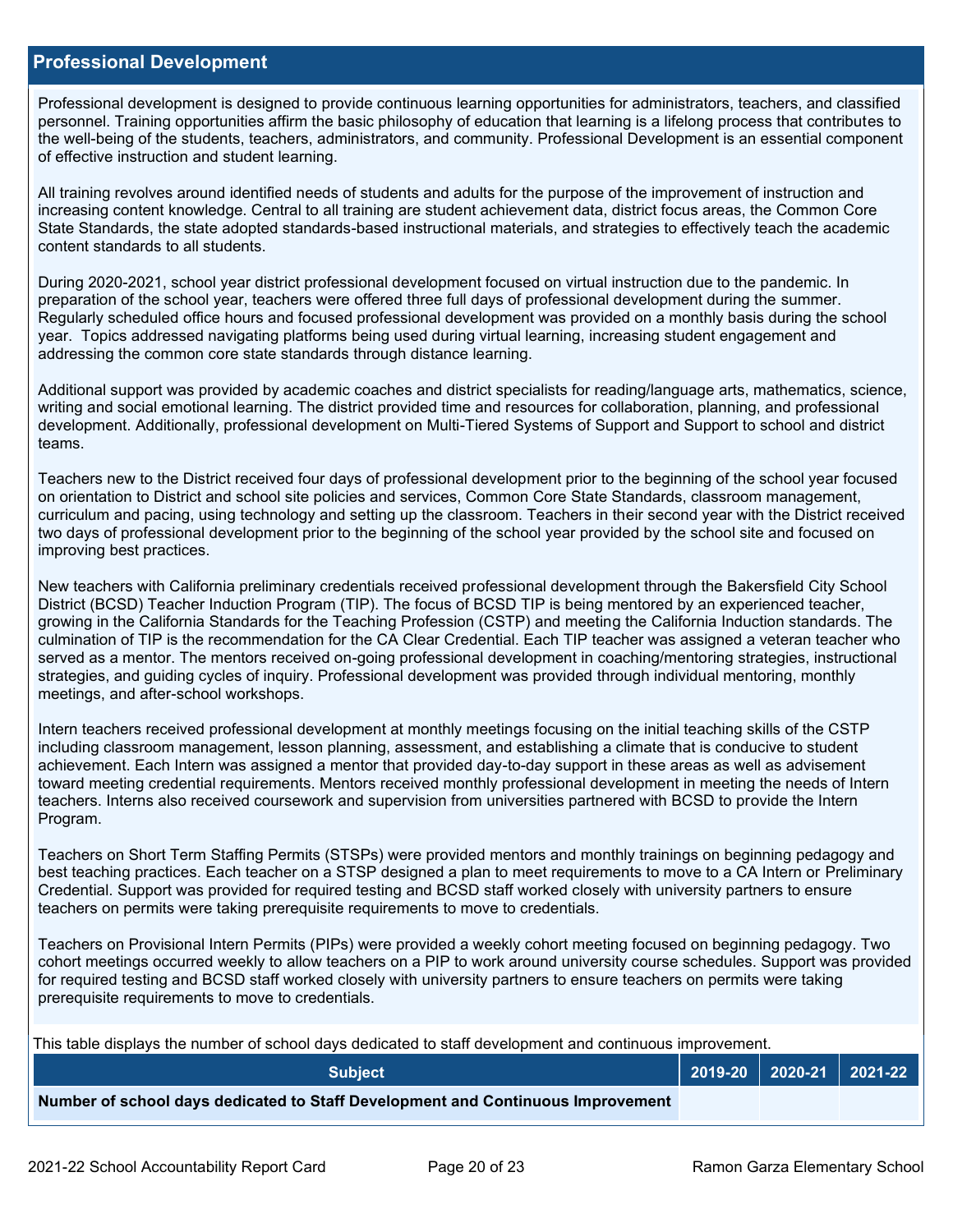# **Bakersfield City School District 2020-21 Local Accountability Report Card (LARC) Addendum**

## **Local Accountability Report Card (LARC) Addendum**

**2020-21 Local Accountability Report Card (LARC) Addendum Overview**



On July 14, 2021, the California State Board of Education (SBE) determined that the California Department of Education (CDE) will use the SARC as the mechanism to conduct a one-time data collection of the LEA-level aggregate test results of all school's local assessments administered during the 2020–2021 school year in order to meet the federal Every Students Succeeds Act (ESSA) reporting requirement for the Local Educational Agency Accountability Report Cards (LARCs).

Each local educational agency (LEA) is responsible for preparing and posting their annual LARC in accordance with the federal ESSA. As a courtesy, the CDE prepares and posts the LARCs on behalf of all LEAs.

Only for the 2020–2021 school year and the 2020–2021 LARCs, LEAs are required to report their aggregate local assessments test results at the LEA-level to the CDE by populating the tables below via the SARC. These data will be used to meet the LEAs' federal requirement for their LARCs. Note that it is the responsibility of the school and LEA to ensure that all student privacy and suppression rules are in place when reporting data in Tables 3 and 4 in the Addendum, as applicable.

The tables below are not part of the SBE approved 2020–2021 SARC template but rather are the mechanism by which these required data will be collected from LEAs.

For purposes of the LARC and the following tables, an LEA is defined as a school district, a county office of education, or a direct funded charter school.

| <b>2021-22 District Contact Information</b> |                                         |  |  |  |
|---------------------------------------------|-----------------------------------------|--|--|--|
| <b>District Name</b>                        | <b>Bakersfield City School District</b> |  |  |  |
| <b>Phone Number</b>                         | 661-631-4600                            |  |  |  |
| Superintendent                              | Mark Luque                              |  |  |  |
| <b>Email Address</b>                        | supt@bcsd.com                           |  |  |  |
| <b>District Website Address</b>             | www.bcsd.com                            |  |  |  |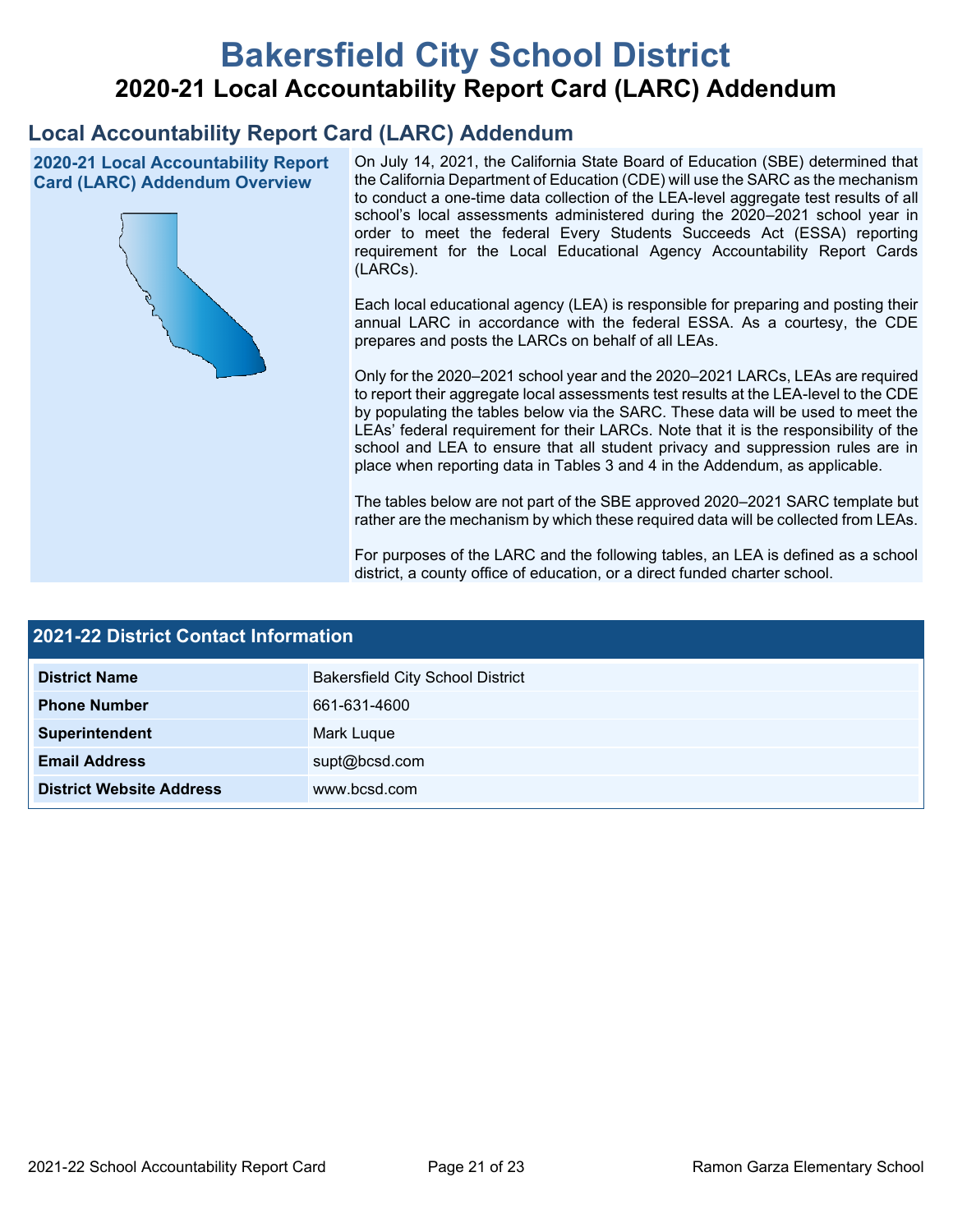## **2020-21 CAASPP Test Results in ELA by Student Group**

This table displays CAASPP test results in ELA by student group for students grades three through eight and grade eleven taking and completing a state-administered assessment. The CDE will populate this table for schools in cases where the school administered the CAASPP assessment. In cases where the school administered a local assessment instead of CAASPP, the CDE will populate this table with "NT" values, meaning this school did not test students using the CAASPP. See the local assessment(s) table for more information.

| <b>CAASPP</b><br><b>Student Groups</b>               | <b>CAASPP</b><br><b>Total</b><br><b>Enrollment</b> | <b>CAASPP</b><br><b>Number</b><br><b>Tested</b> | <b>CAASPP</b><br><b>Percent</b><br><b>Tested</b> | <b>CAASPP</b><br><b>Percent</b><br><b>Not Tested</b> | <b>CAASPP</b><br><b>Percent</b><br>Met or<br><b>Exceeded</b> |
|------------------------------------------------------|----------------------------------------------------|-------------------------------------------------|--------------------------------------------------|------------------------------------------------------|--------------------------------------------------------------|
| <b>All Students</b>                                  | 19655                                              | <b>NT</b>                                       | <b>NT</b>                                        | <b>NT</b>                                            | <b>NT</b>                                                    |
| <b>Female</b>                                        | 9598                                               | <b>NT</b>                                       | <b>NT</b>                                        | <b>NT</b>                                            | <b>NT</b>                                                    |
| <b>Male</b>                                          | 10055                                              | <b>NT</b>                                       | <b>NT</b>                                        | <b>NT</b>                                            | <b>NT</b>                                                    |
| American Indian or Alaska Native                     | 102                                                | <b>NT</b>                                       | <b>NT</b>                                        | <b>NT</b>                                            | <b>NT</b>                                                    |
| <b>Asian</b>                                         | 153                                                | <b>NT</b>                                       | <b>NT</b>                                        | <b>NT</b>                                            | <b>NT</b>                                                    |
| <b>Black or African American</b>                     | 1554                                               | <b>NT</b>                                       | <b>NT</b>                                        | <b>NT</b>                                            | NT                                                           |
| <b>Filipino</b>                                      | 67                                                 | <b>NT</b>                                       | <b>NT</b>                                        | <b>NT</b>                                            | <b>NT</b>                                                    |
| <b>Hispanic or Latino</b>                            | 15770                                              | <b>NT</b>                                       | <b>NT</b>                                        | <b>NT</b>                                            | <b>NT</b>                                                    |
| Native Hawaiian or Pacific Islander                  | 20                                                 | <b>NT</b>                                       | <b>NT</b>                                        | <b>NT</b>                                            | <b>NT</b>                                                    |
| <b>Two or More Races</b>                             | 324                                                | <b>NT</b>                                       | <b>NT</b>                                        | <b>NT</b>                                            | <b>NT</b>                                                    |
| <b>White</b>                                         | 1665                                               | <b>NT</b>                                       | <b>NT</b>                                        | <b>NT</b>                                            | <b>NT</b>                                                    |
| <b>English Learners</b>                              | 4700                                               | <b>NT</b>                                       | <b>NT</b>                                        | <b>NT</b>                                            | <b>NT</b>                                                    |
| <b>Foster Youth</b>                                  | 173                                                | <b>NT</b>                                       | <b>NT</b>                                        | <b>NT</b>                                            | <b>NT</b>                                                    |
| <b>Homeless</b>                                      | 1436                                               | <b>NT</b>                                       | <b>NT</b>                                        | <b>NT</b>                                            | <b>NT</b>                                                    |
| <b>Military</b>                                      | 14                                                 | <b>NT</b>                                       | <b>NT</b>                                        | <b>NT</b>                                            | <b>NT</b>                                                    |
| <b>Socioeconomically Disadvantaged</b>               | 18281                                              | <b>NT</b>                                       | <b>NT</b>                                        | <b>NT</b>                                            | <b>NT</b>                                                    |
| <b>Students Receiving Migrant Education Services</b> | 630                                                | <b>NT</b>                                       | <b>NT</b>                                        | <b>NT</b>                                            | NT                                                           |
| <b>Students with Disabilities</b>                    | 2350                                               | <b>NT</b>                                       | <b>NT</b>                                        | <b>NT</b>                                            | NT                                                           |